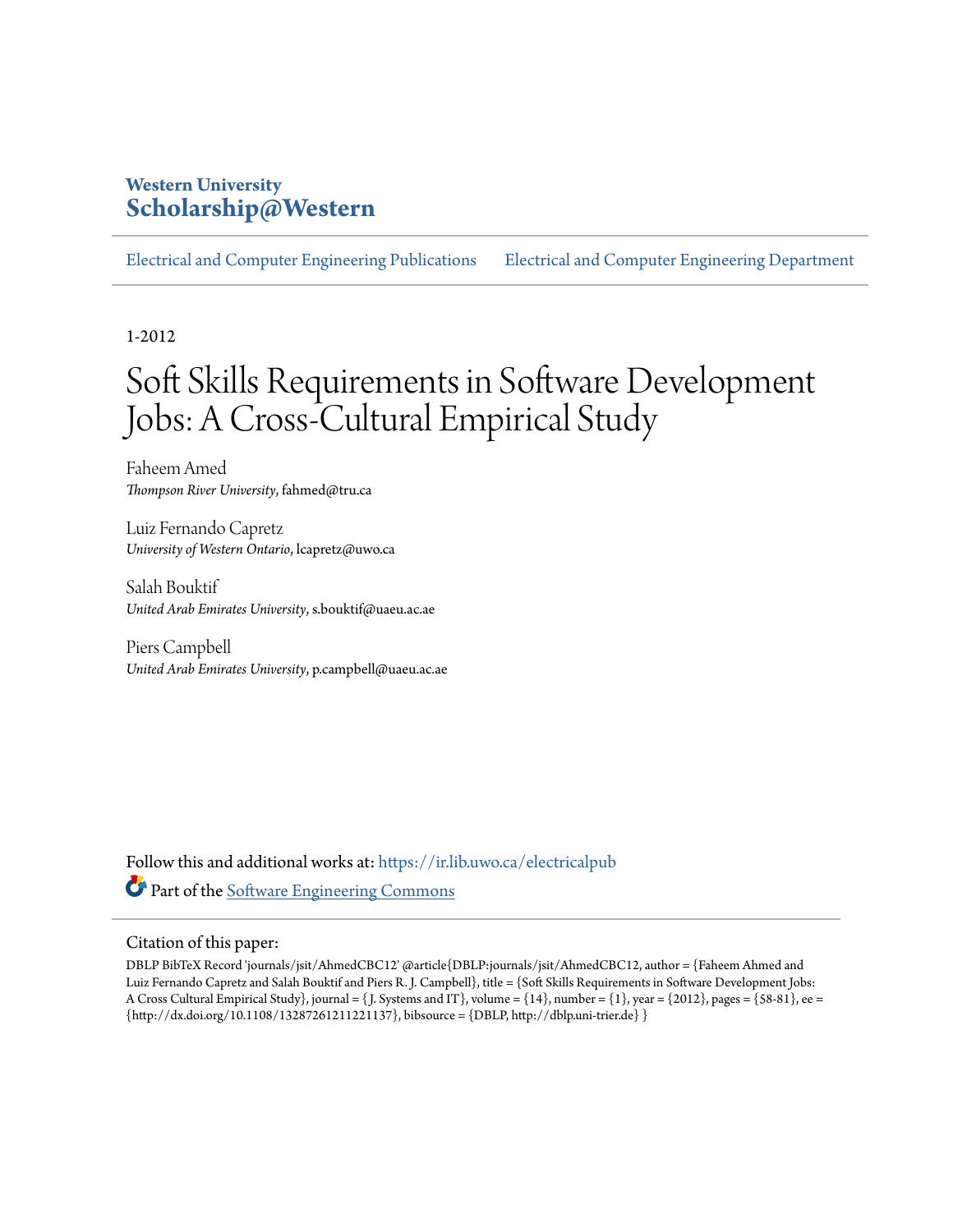# **Soft Skills Requirements in Software Development Jobs: A Cross-Cultural Empirical Study**

**Abstract:** Different parts of the world have different cultures and culture has an impact on the way people perceive, plan and execute any assignment. The success and failure stories of software projects reveal that human factors are one of the significantly important issues. Psychological theories assert that people have different personality traits and these personality traits are pigeonholed by soft skills or emotional intelligence. Most of the studies carried out on human factor in software engineering concentrate primarily on personality traits. However, soft skills which largely determine personality traits have been given comparatively little attention by researchers from software engineering community. The main objective of this work is to find out whether employers' soft skills requirements, as advertised in job postings, within different roles of software development are similar across different cultures. We used a dataset of 500 job descriptions from four different regions of the world in this study. We found that in the cases of designer, programmer and tester substantial similarity exits for the requirements of soft skills whereas only in case of system analyst dissimilarity is present across different cultures.

**Keywords:** Soft Skill, Software Development, Empirical Software Engineering, Diversity in Software Engineering, Human Factors in Software Engineering.

# **I. INTRODUCTION**

Software is a by-product of human activities, which often include problem solving capabilities, cognitive aspects, and social interaction. Human beings, however, are more complicated and less predictable than computers and therefore the complexity of the human personality gives rise to intricate dynamics which exist during software development and that cannot be ignored, but which are frequently overlooked. When someone accepts the premise that awareness of psychological dimensions within oneself and human factors within one's work environment increase the software engineer's productivity, we must then wonder which psychological traits and social skills would be significant and therefore worth investigating further. It would be impossible to deny that the production of any piece of software involves a human element, and therefore it is equally intuitive that better results can be achieved if people with particular social skills are assigned to phases of a project to which they are best suited, based on their personality composition.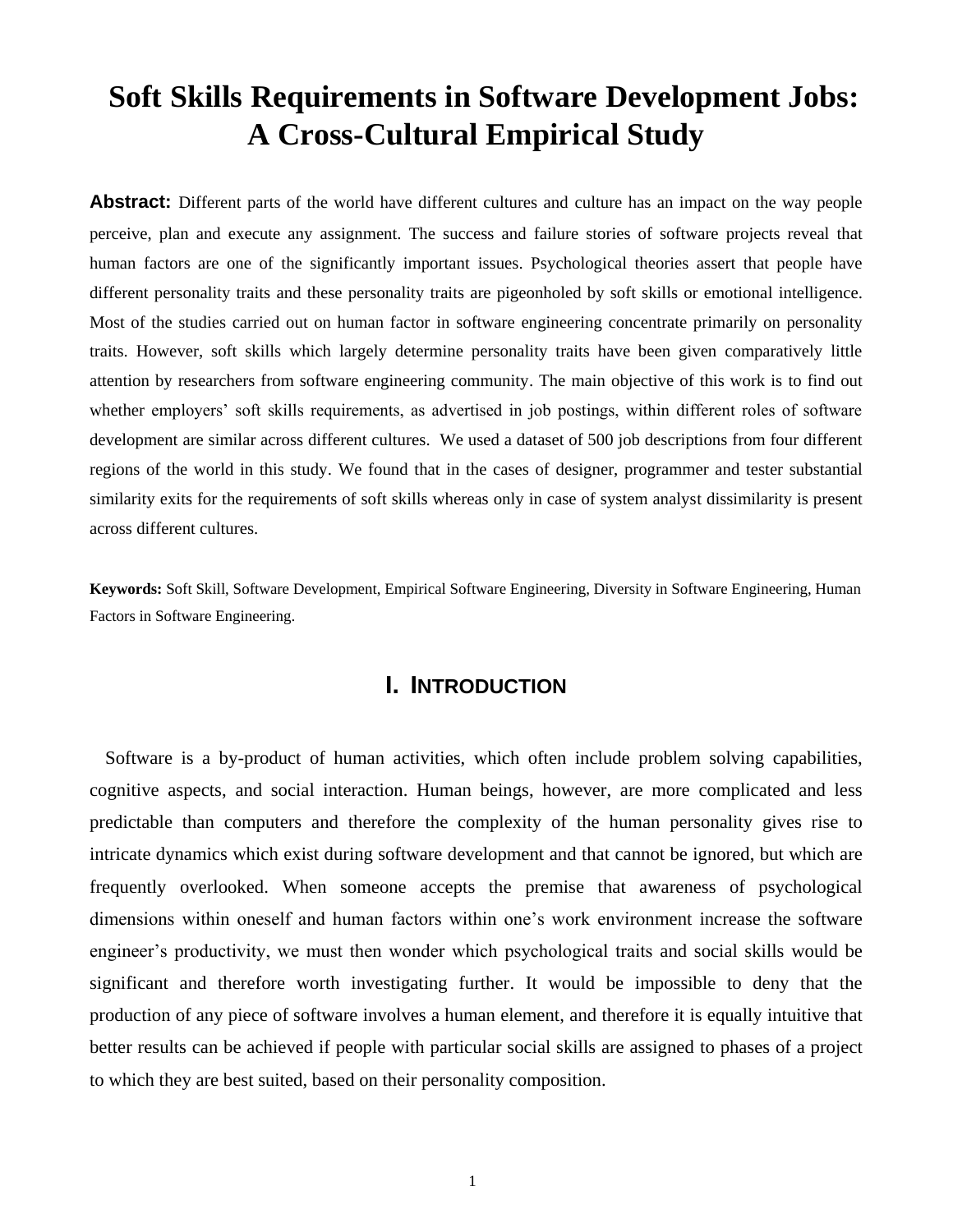The overall software development process can be characterized as set of activities comprising system analysis, design, coding, and testing. Logically these are separate tasks which when coupled together enable software construction and operation. Each of these tasks also requires that the individuals involved have a particular set of skills which may not necessarily be common across all activities. The psychological hypothesis that not everyone can perform all tasks effectively reveals that personality traits play a critical role in the performance of people executing the same task. Although the field of software psychology was fashioned many decades ago (Shneiderman 1980), it has been neglected over recent past years due to the complexity of human nature and difficulty in effectively assessing its impact on software development. In our society today, the software industry has become a major employer and the specialties within software engineering are as diverse as those in any other profession. Software engineering comprises stages in separate and distinct phases including system analysis, design, programming, testing, and maintenance.

Software engineering job descriptions (either on- or off-line) normally divide required skills into two broad categories; "hard skills" and "soft skills". Whilst hard skills refer to the technical knowledge and abilities that an individual should have to carry out the tasks associated with the position. Soft skills grew from the psychology domain and pertain to a broad range of characteristics involving personality types, social interaction abilities, communication, and personal habits. In order to perform the job successfully, an employee should not only master specific technical skills, but he or she should possess other important soft skills, e.g. team work ability, a work ethic, and communication skills (Stolte and Munjanganja 2008). Soft skills are the personal individuality that has a major impact on the behavior of a person during their interaction with others in a work environment. In the collaborative environment of software development the possession and use of soft skills enhances the likelihood of an individual's success and contributes positively towards the common goal of the project. As companies rely more heavily on project teams and expect software engineers to partner with their customers, opportunities for conflicts and misunderstandings abound. Soft skills are usually overlooked in software engineering because the relationship between software engineering and soft skills is extremely complex to investigate.

## **A. Research Motivations & Question**

Specific studies concerning soft skills and software engineering have been sporadic and often incidental, which highlights the initial motivation of this work. Researchers from software engineering explored the area of human factors solely in terms of personality traits or types and no concrete work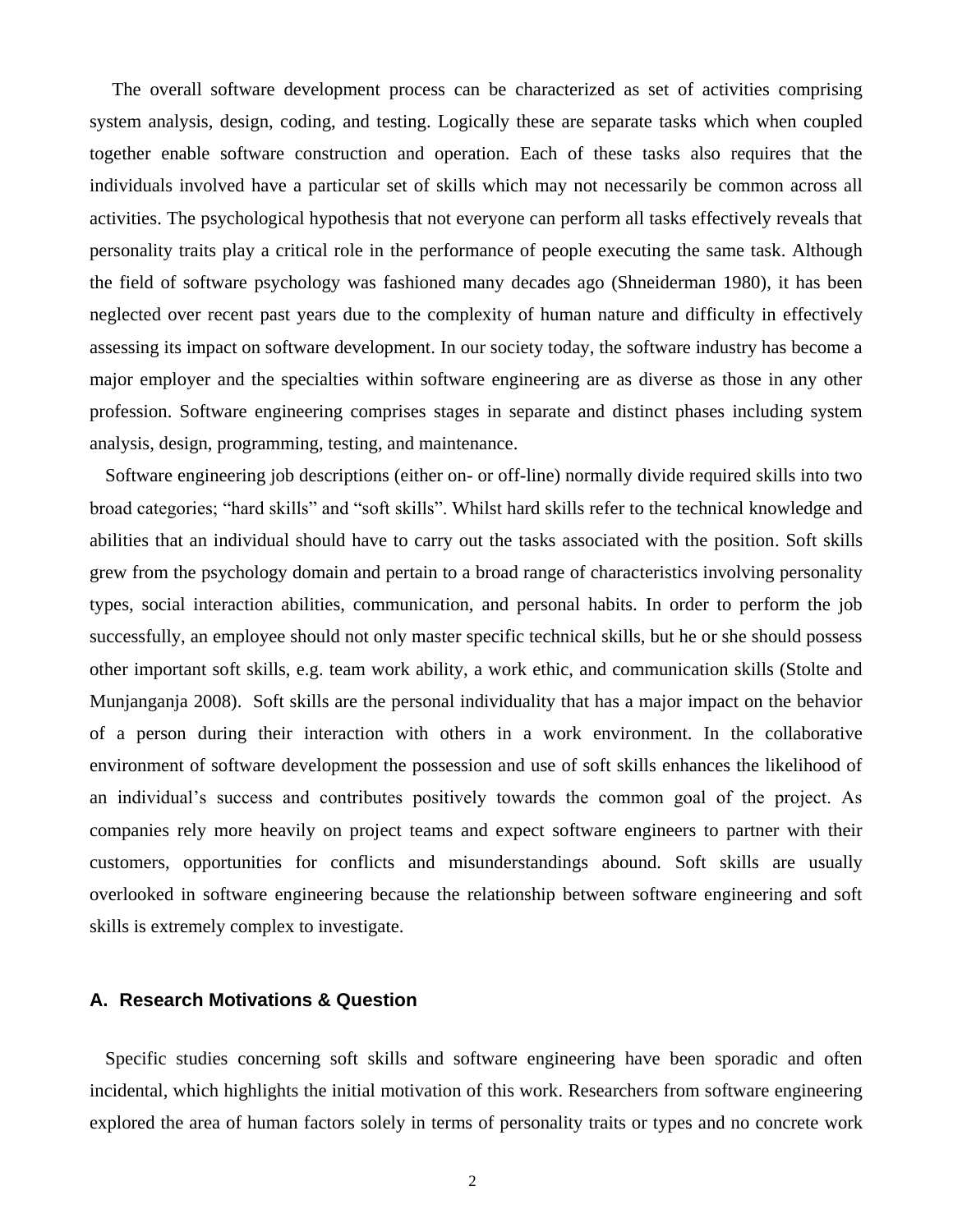has been reported in the area of soft skills in general and specifically their demand as a part of job requirement sets in diverse cultures. Therefore it would appear to be a suitable juncture in the evolution of software engineering to address the specific psychological factors as applied to the work of various software industry professionals. The reason for addressing these human factors is largely the recognition that software engineers could benefit from greater awareness of themselves and others in order to develop their "soft skills", which in turn may positively influence their work. A fundamental motivation of this study is to find out the answer of the following research question from the perspective of the software industry:

# **Research Question (RQ):** Are employers' soft skills requirements, as advertised in job postings, within different roles of software development similar across different cultures of the world?

In this study we consider nine soft skills which include communication skills, interpersonal skills, analytical and problem solving skills, team player, organizational skills, fast learner, ability to work independently, innovative and open and adaptable to changes. We found these nine soft skills most commonly used in the description of job advertisements which highlights the reason for their inclusion in this study. In order to find out the answer to the research question (RQ) as stated above we further refine here the RQ into sub-RQs for the purpose of better understanding and segregation of individual roles:

- $RQ-1 =$  Are employers' soft skills requirements, as advertised in the job postings of system analyst, similar across different cultures of the world?
- $RQ-2 =$  Are employers' soft skills requirements, as advertised in the job postings of software designer similar across different cultures of the world?
- $RQ-3$  = Are employers' soft skills requirements, as advertised in the job postings of computer programmer, similar across different cultures of the world?
- $RQ-4 =$  Are employers' soft skills requirements, as advertised in the job postings of software tester, similar across different cultures of the world?

# **II. LITERATURE SURVEY**

Developing high quality software has always been an important priority in the software industry. However recruiting and retaining high quality software engineering professionals has never been easy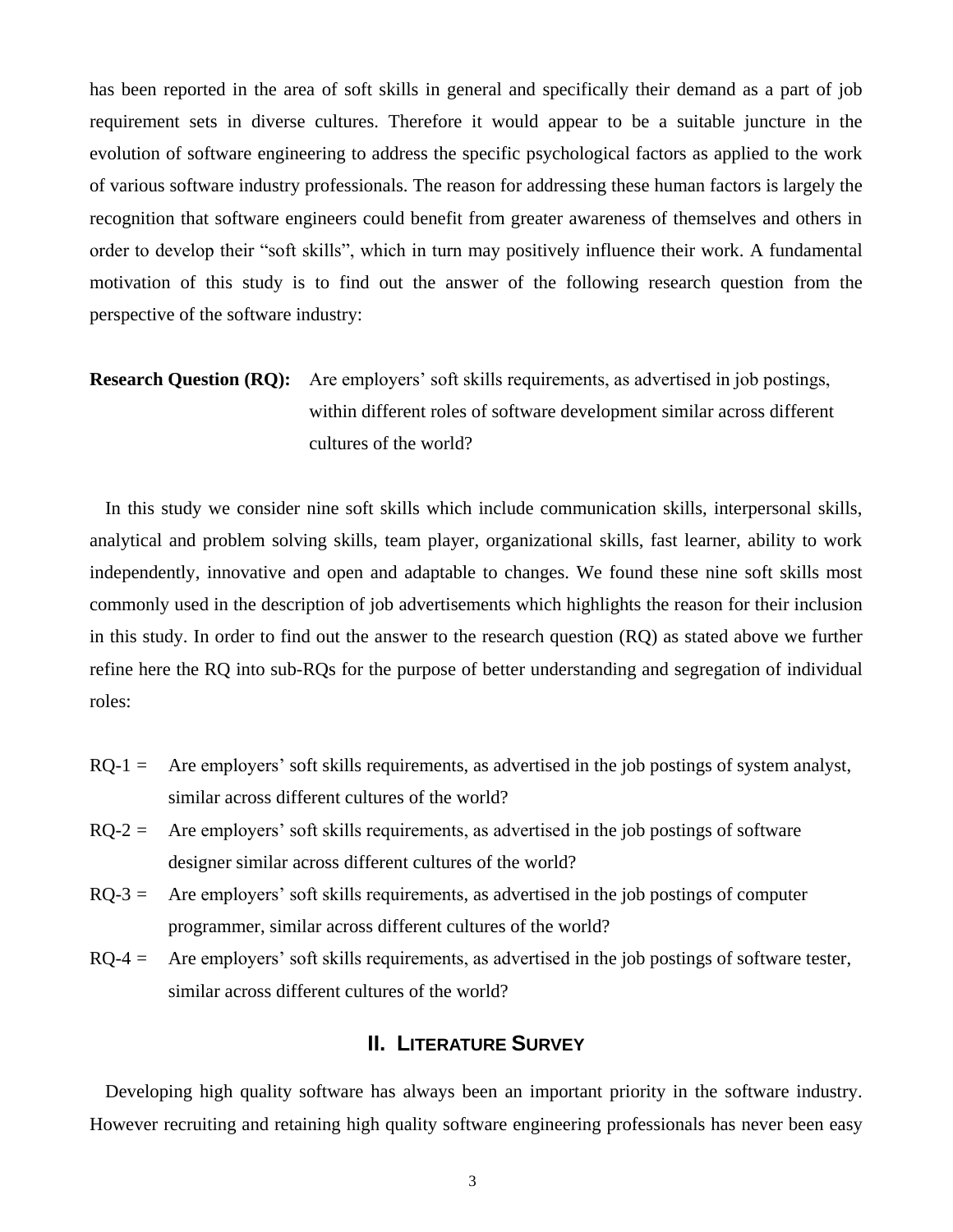for management similar to other industry. Human factors in software engineering have different dimensions and studies have been performed from different perspectives. For example, these perspectives could be the investigation of human factors in different phases of software life cycle, or the effect of team work in software development, or how a personality profile can suit a particular task, for example code review? Few studies have investigated the relationship between human soft skills and the software life cycle phases. We divided the literature survey into three sub-sections; the first sub-section highlights the work carried in the area of human factor and software engineering which mainly revolves around personality traits; the second sub-section describes the work related to the soft skills and software development and highlights the absence of related work in the field of software engineering; the final sub-section provides information the definition of culture and how it is related to software development.

#### **A. Literature Survey of Human Factor in Software Engineering**

Although it is important to understand the characteristics and personality traits of people involved in software development, little attention has been paid to these aspects (Wynekoop and Walz 2000). Karn and Cowling (2005) investigated the effects of different personality types on the working of software engineering teams. The results of the study indicated that certain personality types were more inclined to certain roles. Using the 16PF test (Russell and Karol 1994), Acuna et al. (2006) measured the correspondence between individual capabilities, such as intrapersonal, organizational, interpersonal, management, and software roles, including team leader, quality manager, requirements engineer, designer, programmer, maintainer, tester, and configuration manager. Feldt et al. (2008) evaluated the personality of 47 software professionals using the IPIP 50-item five-factor personality test (Buchanan et al. 2005). After extensive statistical analyses, they found that there are multiple and significant correlations between personality factors and software engineering, and they concluded that individual differences in personality can explain and predict how judgments are made and how decisions are evaluated in software development projects. Hannay et al*.* (2010) reported the impact of the Big Five (Goldberg 1990) personality traits on the performance of pair programmers together with the impact of expertise and task complexity. Furthermore, Shneiderman (1980) reported that some programmers performed as much as ten times better than other programmers with similar backgrounds. Walz and Wynekoop (1997) derived a methodology for identifying the traits and characteristics of top performing software developers. Turley and Bieman (1995) also seek to identify the attributes that differentiate exceptional and non-exceptional software engineers and map them to the Myers-Briggs Type Indicator (MBTI) scale.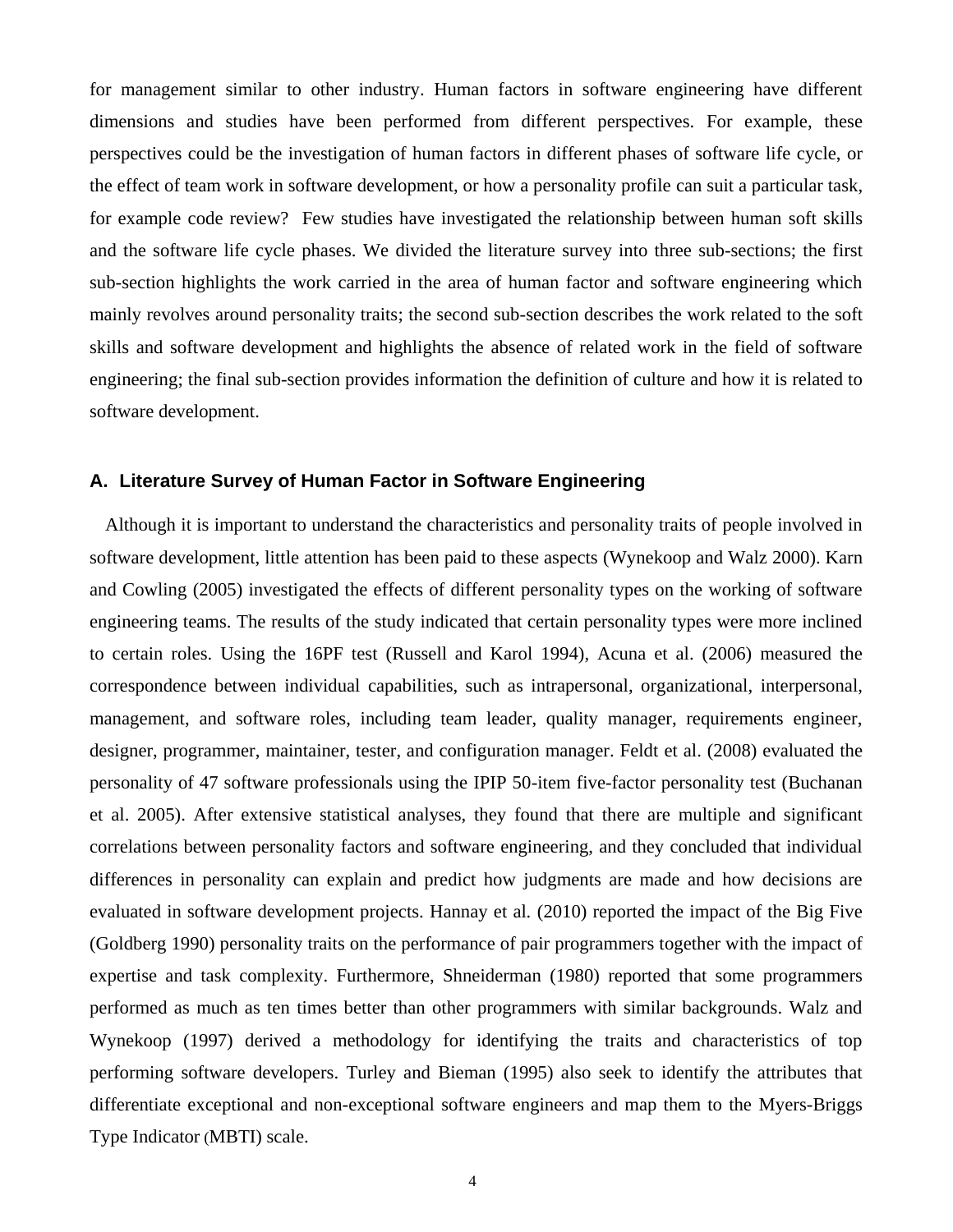Bishop-Clark (1995) investigated the relationship between cognitive aspects, personality traits and computer programming. There is clear evidence that personality preferences have great impact on motivation, quality of work, and retention in the field of software engineering (Kaluzniacky 2004). The eight MBTI scales are Extroversion (E), Introversion (I), Sensing (S), Intuition (N), Thinking (T), Feeling (F), Judging (J) and Perceiving (P). Hardiman (1997) observed that the majority of good programmers were ISTJ, INTJ, ESTJ, ENTJ, ISFJ, or ENTP; in brief, they are mostly NTs and SJs. Capretz (2003) has investigated the profile of a group of 100 software engineers and the study showed that ISTJ, ISTP, ESTP and ESTJ orientations compose over 50% of the sample and are therefore significantly over-represented, whereas the INFJ, ESFP and ENFJ groups are all under-represented. Teague (1998) tried to map the MBTI dimensions into three major subtasks of computing: system analysis, system design, and programming. More recently, Capretz and Ahmed (2010) mapped some opposing psychological traits, such as extroversion-introversion, sensing-intuition, thinking-feeling, and judging-perceiving, to the main stages of a software development life cycle. Software is developed by people, used by people, and supports people's work. As such, human characteristics, behavior, and cooperation are central to practical software development (DeSouza et al. 2009).

# **B. Literature Survey of Soft Skills**

The advertisement of jobs in the area of software development generally divides the skill requirements into two categories of "hard skills" and "soft skills". Technical or hard skills are defined as "those skills acquired through training and education or learned on the job and are specific to each work setting," while soft skills are defined as "the cluster of personality traits, social graces, language skills, friendliness, and optimism that mark each one of us to varying degrees" (Tech Directors, 2003). Hard skills are the technical requirements and knowledge a person should have to carry out a task. This includes the theoretical foundations and practical exposure an individual should have to successfully execute the planned task. Even though soft skills are the psychological phenomena which cover the personality types, social interaction abilities, communication, and personal habits, people believe that soft skills complement hard skills. Soft skills refer to the cluster of personality traits and attitudes that drives one's behavior (Roan and Whitehouse 2007). Soft skills indirectly define the personality traits, ability to have social interaction, and eagerness which individuals acquire as they grow and mature. Other classical sets of soft skills are active listening, negotiating, conflict resolution, problem solving, reflection, critical thinking, ethics, and leadership skills (Dash 2001; Gorman 2000; Isaacs 1998; Schulz 1998). Soft skills complement the technical skills requirements of a job (Lewis et al. 2008).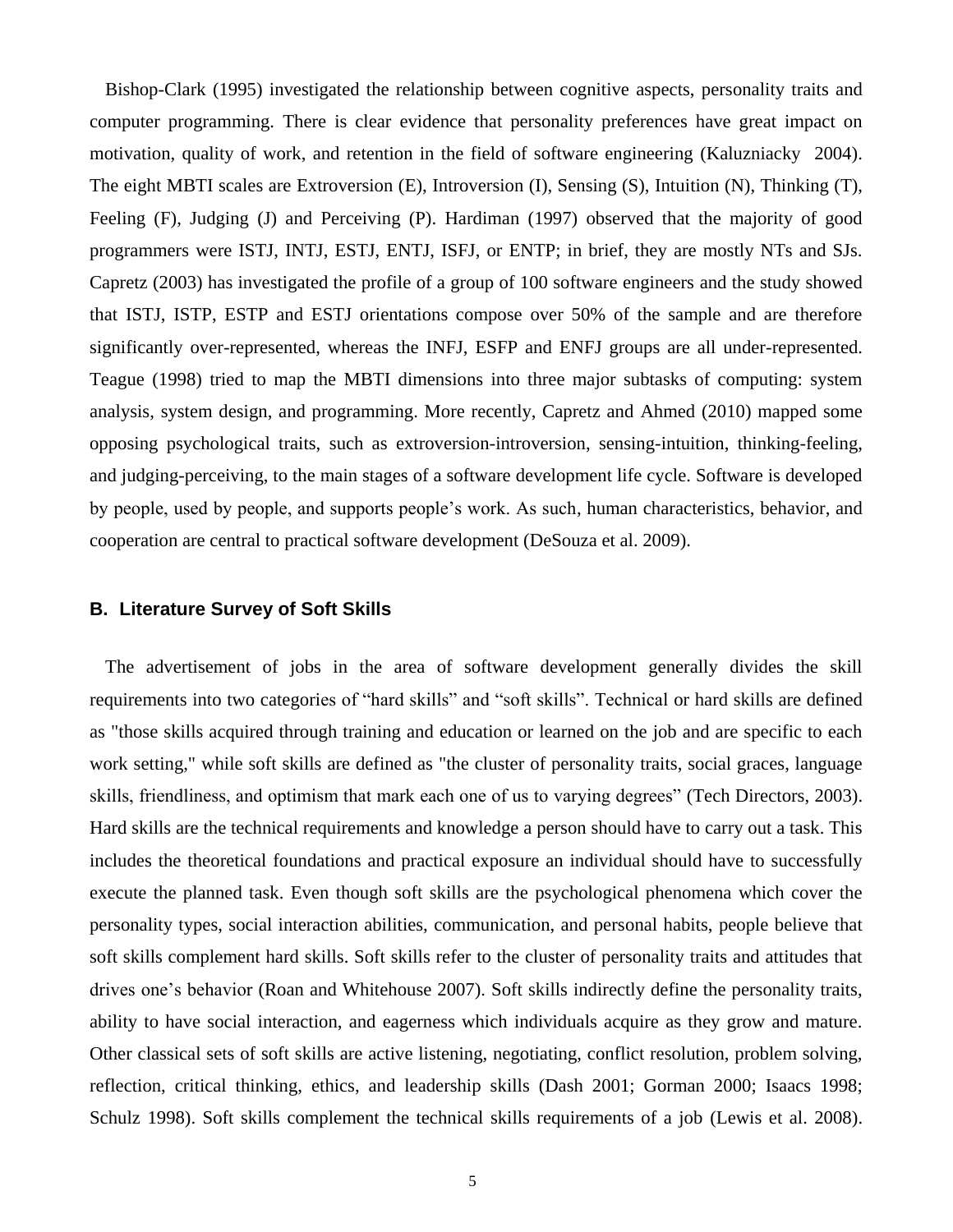According to Goleman (1995) the possession and use of soft skills contributes more to an individual's ultimate success or failure than technical skills or intelligence. Bolton (1986) reported that 80 percent of individuals who fail at work, do not fail due to their lack of technical skills but rather because of their inability to relate well with others. A lack of soft skills is more likely to get an individual's employment terminated than a lack of cognitive or technological skills (Behm 2003). As software development is a team-based endeavor, it is necessary to determine which soft skills are required in which phase of software development. These skills vary depending upon the needs and characteristics of the software project and domain of application, but there are some skills that may be common to a specific phase of software development. McGee (1996) reported, for example, that 68% of CIOs said that "soft skills," i.e., skills of a non-technical nature such as communication and team building, are more important today than five years ago. Young and Lee (1996), and Van Slyke et al. (1998) found that employers tend to rate non-technical skills higher than technical skills.

Cappel (2002) concluded that non-technical skills such as oral and written communication, problem solving, and the ability to learn apply to virtually all IS jobs. According to the survey of Green (1989) the job of systems analyst considers behavioral skills such as diplomacy, politics, and sales more important, while users consider technical skills such as programming to be more important. Khan and Kukalis (1990) concluded that both hard and soft skills are important, but the hard skills are considered less important than soft skills. Leitheiser (1992) found that people-oriented and organizational skills were more important than technical skills. Trauth et al*.* (1993) examined the perceived importance of skills for information systems professionals and their academic preparation. Leitheiser's (1992) survey of information systems managers ranked interpersonal communication skills as most important. One critique against Leitheiser's (1992) survey would be that information systems managers in many cases do not have a technical background and that might be a threat to the validity concerning their findings as those managers in many cases look to softer skills as they themselves do not possess high levels of technical skills. Wade and Parent (2001) found that analysts perceive organizational skill as most important, whereas Green (1989) found that behavioral skills, such as diplomacy, sales and politics are most important. Litecky et al. (2004) presented an overview of studies dealing with the paradox of soft skills versus technical skills in hiring. On the contrary some surveys such as (Green 1989; Byrd and Turner 2004; Lau et al. 1997) concluded that technical skills are most important in managing information systems.

### **C. What is Culture?**

Anthropologists, psychologists, sociologists, and organizational theorists provide many definitions of culture and some of these definitions are specific to a work environment. According to Samovar and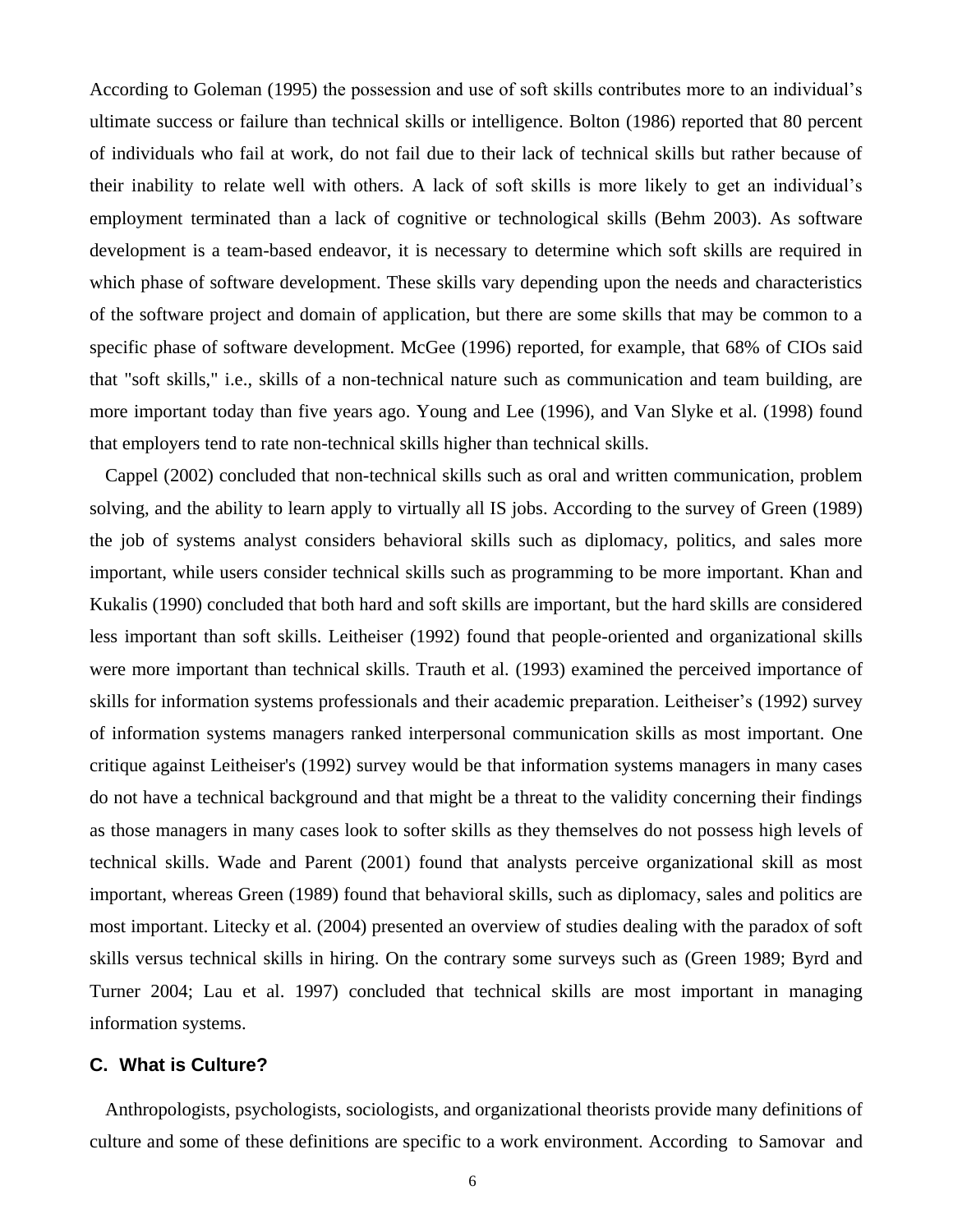Porter (1995) culture is the deposit of knowledge, experience, beliefs, values, attitudes, meanings, hierarchies, religion, notions of time, roles, spatial relations, concepts of the universe, and material objects and possessions acquired by a group of people in the course of generations through individual and group striving. Fiske et al. (1998) concluded that culture also molds the way people think: what their motivations are, how they categorize things, what inference and decision procedures they use, and the basis on which they evaluate themselves. Hofstede (1994) called culture the "software of the mind" because much like an operating system in a computer it provides us with essential code by which we make sense of the world. Olson and Olson (2003) found that there are multiple kinds of culture: national, regional, occupational, organizational, avocational, and generational and any of these might have important effects. There has been a significant volume of research in the area of social sciences to elaborate the difference among cultures. For example, Hofstede (1994) identified five factors to show the difference of cultures such as revering hierarchy, individualism versus collectivism, task- or relationship-focused, risk avoidance, and long-term orientation in a working environment. Whereas Hall (1960) identified space, material goods, friendship, time, and agreement as important factors in classification of cultures. Faure and Rubin (1993) described culture as a set of shared and enduring meanings, values and beliefs that characterize national, ethnic or other groups and orient their behavior. Harrison et al. (1990) highlighted the need for research on the impact of national and crosscultural issues in case of software development. Ein Dor et al. (1992) proposed some cultural variables that affect information systems development. Shore and Venkatachalam (1995) elaborate the influence of national cultural factors on the approaches to parts of the systems development lifecycle.

The soft skills take influence from culture, for example Olson and Olson (2003) mention that in the case of United States and Netherlands individualism is very high whereas in the case of China, West Africa and Indonesia it is more collective. This means that China, West Africa and Indonesia are more team oriented cultures. In the case of ability to work independently, Olson and Olson (2003) point out that Japan, Germany and USA are very high on task focus whereas France, Russia and the Netherlands has a quality of life focus. This means that the ability to work independently is influenced by the quality of life in the case of France, Russia and the Netherlands. Similarly in the case of open and adoptable to changes, Olson and Olson (2003) found that the USA, India and Hong Kong are more flexible in handling ambiguity. In the USA deadlines are very strictly observed and are more organized in a work setting, whereas other cultures are less strict in managing time issues and delay is a common phenomenon in their daily life as well. In some cultures, like the United States, friends are transitory; people make and lose them frequently, whilst in other cultures, such as France, friendships and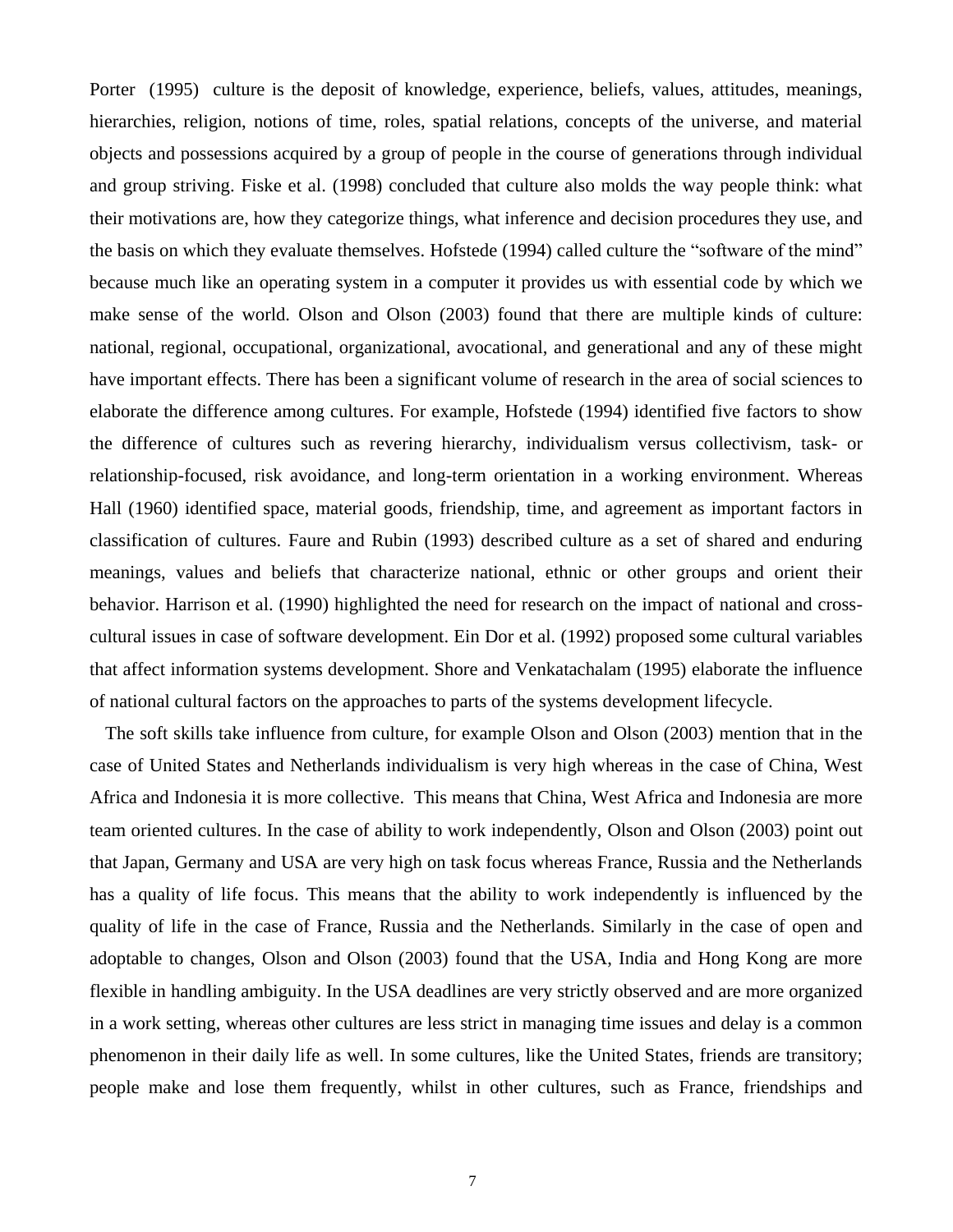business relationships take a long time to develop, and people prefer to do business with those they know (Olson and Olson 2003).

# **III. SURVEY SETUP & DATA**

Surveys, experiments, metrics, case studies and field studies are examples of empirical methods used to investigate both software engineering processes and products (Singer and Vinson 2002). In this survey of the software job market we analyzed the soft skills required by the software industry for various titles of software development jobs. We collected data concerning nine soft skills which includes communication skills, interpersonal skills, analytical and problem solving skills, team player, organizational skills, fast learner, ability to work independently, innovative and open and adaptable to changes. In order to better understand the usage and significance of these soft skills we provide here some elaboration of these concepts.

Communication skills are the set of skills that enables a person to convey information so that it is received and understood (Kushal and Ahuja 2009). The term interpersonal skill refers to the person's ability to behave in ways that increase the probability of achieving the desired outcomes. This means that it is a goal-directed behavior of individual used in face-to-face interactions in order to bring about a desired state of affairs (Hayes 2002). Analytical skill is the ability to break a situation down into its component parts, recognize what needs to be done and plan a suitable course of action in a step-by-step way (Parkinson 2008). Problem solving skill is the ability to evaluate a situation and to identify an appropriate solution that meets the customers' needs (Parkinson 2008). Innovative is the ability to produce or propose imaginative and practical solutions to business problems (Parkinson 2008). Team player refers to an individual who is good at working closely with other people (Parcon 2007). Organizational skill is the ability of an individual to assess and prioritize tasks and ensure that they are completed in a timely manner (Beard et al. 2009). Open and adaptable to change reflects the personality of an individual to accept changes in the carrying out of tasks without showing resistance. An employee can be defined as a fast learner if they are able to adapt to new tasks, roles or challenges effectively and with ease (Goleman 1998). The ability to work independently narrates the individual's capability to operate with a reduced level of supervision in order to plan and successfully complete tasks independently (Beard et al. 2009).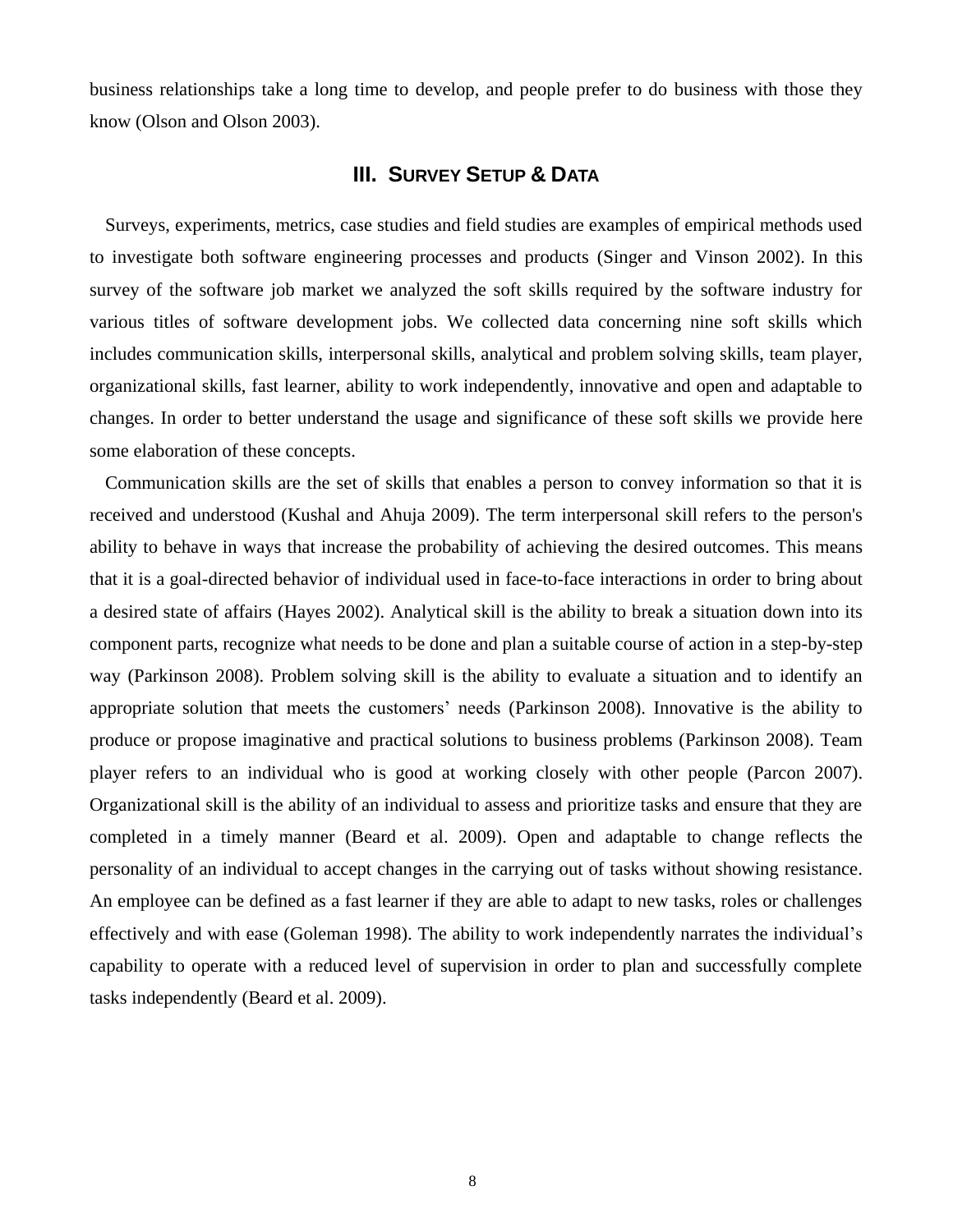#### **A. Data Collection Procedures & Description**

The survey consists of 500 jobs advertised across four major regions of the world i.e., North America, Europe, Australia and Asia. In this survey study we visited some of the leading online job seeking portals such as workopolis.ca (North America), eurojobs.com (Europe), monsterindia.com (Asia), and seek.com.au (Australia). It is important to mention here that we visited manually each of the above mentioned online job portals during the period October 2009 to January 2010. No specific consideration was given to the selection of timing for the data collection the choice was simply random. We examined jobs advertised under the exact and related titles of "system analyst", "software designer", "computer programmer", and "software tester". The examples of related titles for computer programmer are such as "Software Developer", "Coder", and "Application Developer". Similarly in case of system analyst some of the related titles were "Business Analyst", "Requirements Analyst", "Technical Analyst", and "Application Analyst". In the case of software tester they were "Application Tester", "Quality Assurance & Tester", "System Tester", and "Web Tester". While for software designer we also considered the titles of "Software Architect", "Application Designer", and "Solution Architect". It is also important to mention here that when we visited a job page the inclusion of the job post in the study dataset was dependant on the categorical presence of at least one of the above mentioned soft skills in the job posting. Therefore we looked specifically for the key words which related to the soft skills. If we did not find any match then we skipped the job and moved on the next advertisement sequentially. We did not keep a record of those job advertisements that we visited which were found to have no requirement for the selected soft skills. We consider this as one of the limitations of this study and further acknowledged this in a later section of this paper. Figure 1 illustrates the geographical distribution of the survey data. The geographical distribution of the dataset covers 31% (North America), 26% (Europe), 23% (Asia) and 20% (Australia). Figure 1 also illustrates the job classifications of the survey data. The total dataset of 500 jobs covers 23% (System Analysts), 21% (Software Designer), 28% (Computer Programmer) and 28% (Software Tester). Figure 2 illustrates the summary of the data collected for this survey with respect to geographical region (North America, Europe, Asia, and Australia) and job category (system analysts, software designer, computer programmer and software tester). We used a three point scale of "High Demand (> 66%)", "Moderate Demand ( $> 33\%$  and  $\leq 66$ )", and "Low Demand ( $\leq 33\%$ ) to present linguistically the requirement of soft skills in software industry.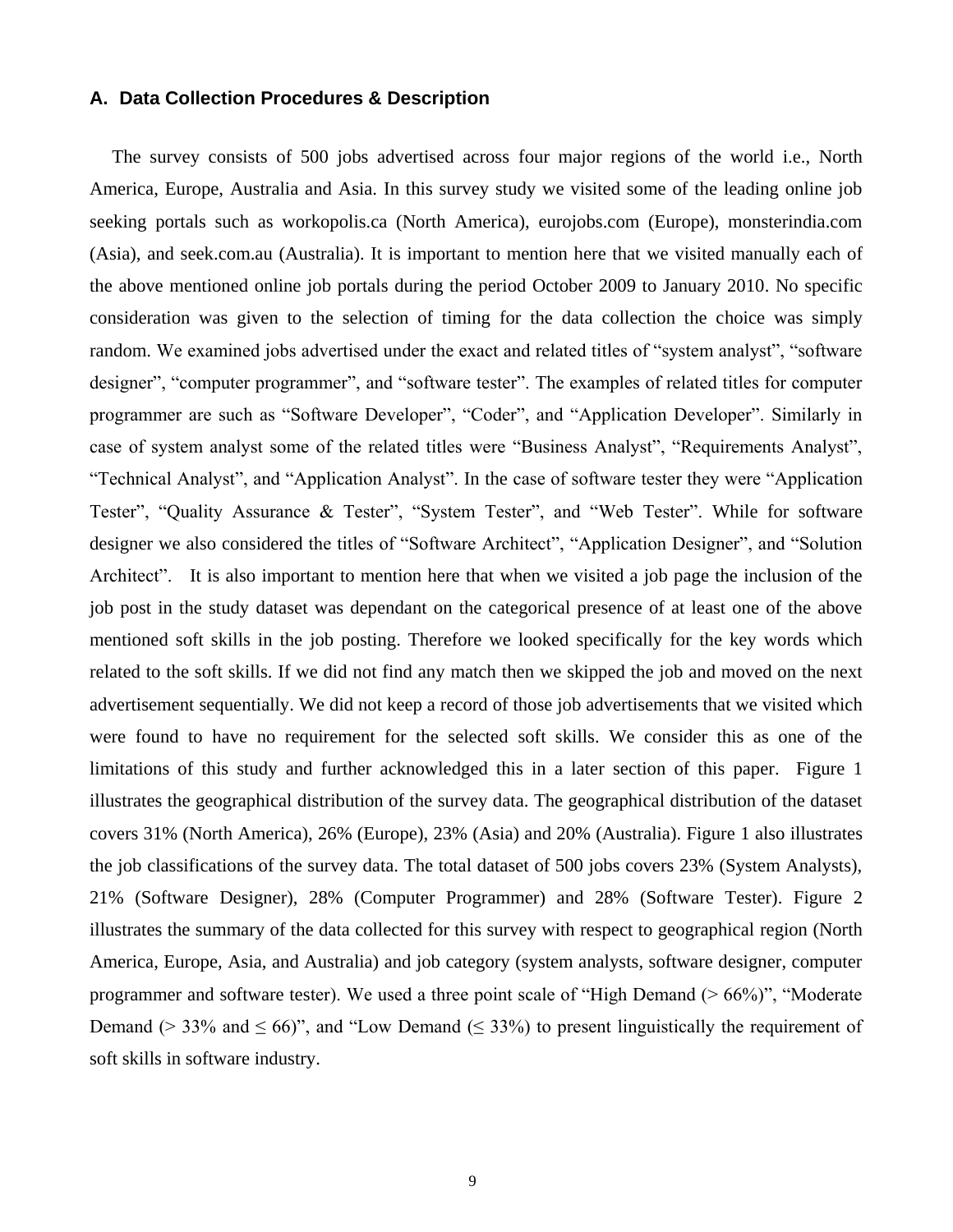

**Figure 1: Geographical Distribution & Job Classification of the Survey Data**



**Figure 2: Data Summary of the Survey Geographical & Job Classification**

## **1) Hypotheses & Testing Techniques**

In order to empirically investigate the answers of the research questions RQ-1 to RQ-4 we hypothesize the following:

- H-1: Employers' soft skills requirements, as advertised in job postings of system analyst are similar across different cultures of the world.
- H-2: Employers' soft skills requirements, as advertised in job postings of software designer are similar across different cultures of the world.
- H-3: Employers' soft skills requirements, as advertised in job postings of computer programmer are similar across different cultures of the world.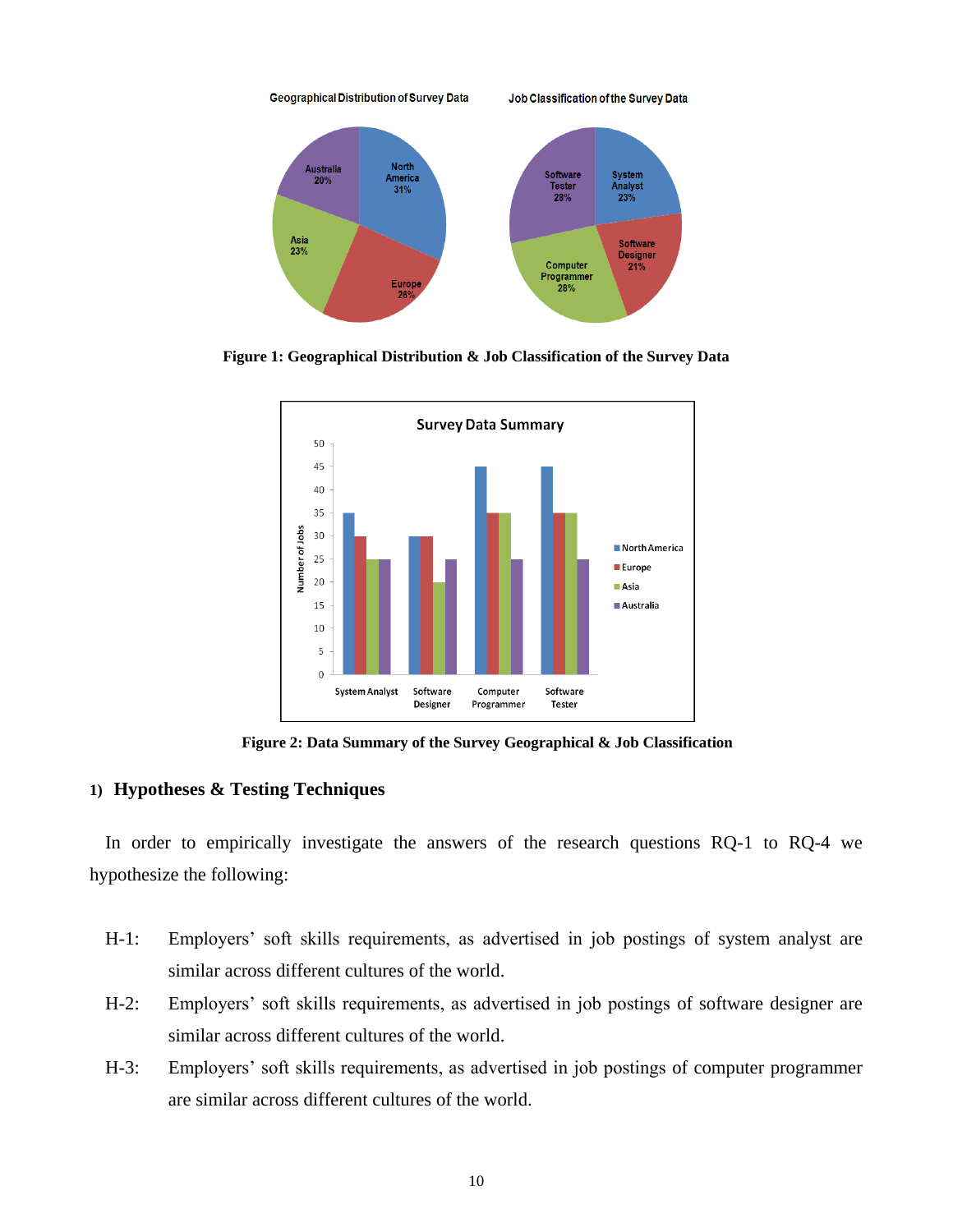H-4: Employers' soft skills requirements, as advertised in job postings of software tester are similar across different cultures of the world.

We used the Kendall coefficient of concordance (*W*) (van Eye and Mun 2005) and Kappa statistics (Cohen 1960) to assess agreement or similarity in the soft skills requirements as advertised in the job postings and to test the significance of the hypotheses H-1 to H4. Cohen's Kappa statistic is a popular measure for measuring the degree of similarity (or agreement) in two samples and extensions to Cohen's Kappa measure have been proposed for more than two samples (Unnikrishnan and Hebert 2005). Kendall's coefficient of concordance (*W*) is a measure of the agreement among several (*p*) judges who are assessing a given set of *n* objects and depending on the application field, the "judges" can be variables, characters, and so on (Legendre 2005 ). The Kendall coefficient of concordance (*W*) is often preferred to evaluate inter-rater agreement in comparison to Cohen's Kappa (Cohen 1960) in case of ordinal data (van Eye and Mun 2005). "*W"* is an index of the divergence of the actual agreement shown in the data from the possible perfect agreement. Values of Kendall's *W* and Kappa coefficient can range from 0 to 1, with 0 indicating perfect disagreement or dissimilarity, and 1 indicating perfect agreement (Landis and Koch 1977) or similarity. Altman (1991) and Fleiss (1981) provided interpretation of Kappa values shown in Table-I. The result of the statistical calculations for the Kendall coefficient of concordance (*W*) and Kappa statistics are reported in Table-II and we sued Table-I to interpret the results.

| Altman Kappa Benchmark                                                                                     | Fleiss Kappa Benchmark                                               |  |
|------------------------------------------------------------------------------------------------------------|----------------------------------------------------------------------|--|
| $<$ 0.20 Poor<br>0.21-0.40 Fair<br>$0.41 - 0.60$ Moderate<br>$0.61 - 0.80$ Good<br>$0.81 - 1.00$ Very Good | $<$ 0.40 Poor<br>0.40-0.75 Intermediate to Good<br>$>0.75$ Excellent |  |

**Table I: Interpretation of Kappa Vlaues**

|  |  |  | Table –II: Hypotheses Testing of Similarity |
|--|--|--|---------------------------------------------|
|--|--|--|---------------------------------------------|

| Job Role                   | <b>Kendall Statistics</b> |            | <b>Kappa Statistics</b> |         |
|----------------------------|---------------------------|------------|-------------------------|---------|
|                            | Kendall's                 |            | Kappa Coefficient       |         |
|                            | Coefficient               |            |                         |         |
|                            | Of Concordance            |            |                         |         |
|                            | W)                        |            |                         |         |
| <b>System Analyst</b>      | 0.40                      | $12.54***$ | 0.39                    | $3.97*$ |
| Software Designer          | 0.92                      | $29.64*$   | 0.79                    | $7.90*$ |
| <b>Computer Programmer</b> | 0.57                      | 18.35**    | 0.62                    | $6.23*$ |
| <b>Software Tester</b>     | 0.83                      | $26.62*$   | 0.68                    | $6.57*$ |

\* Significant at P < 0.001 \*\* Significant at P < 0.01 \*\*\* In-Significant at P > 0.05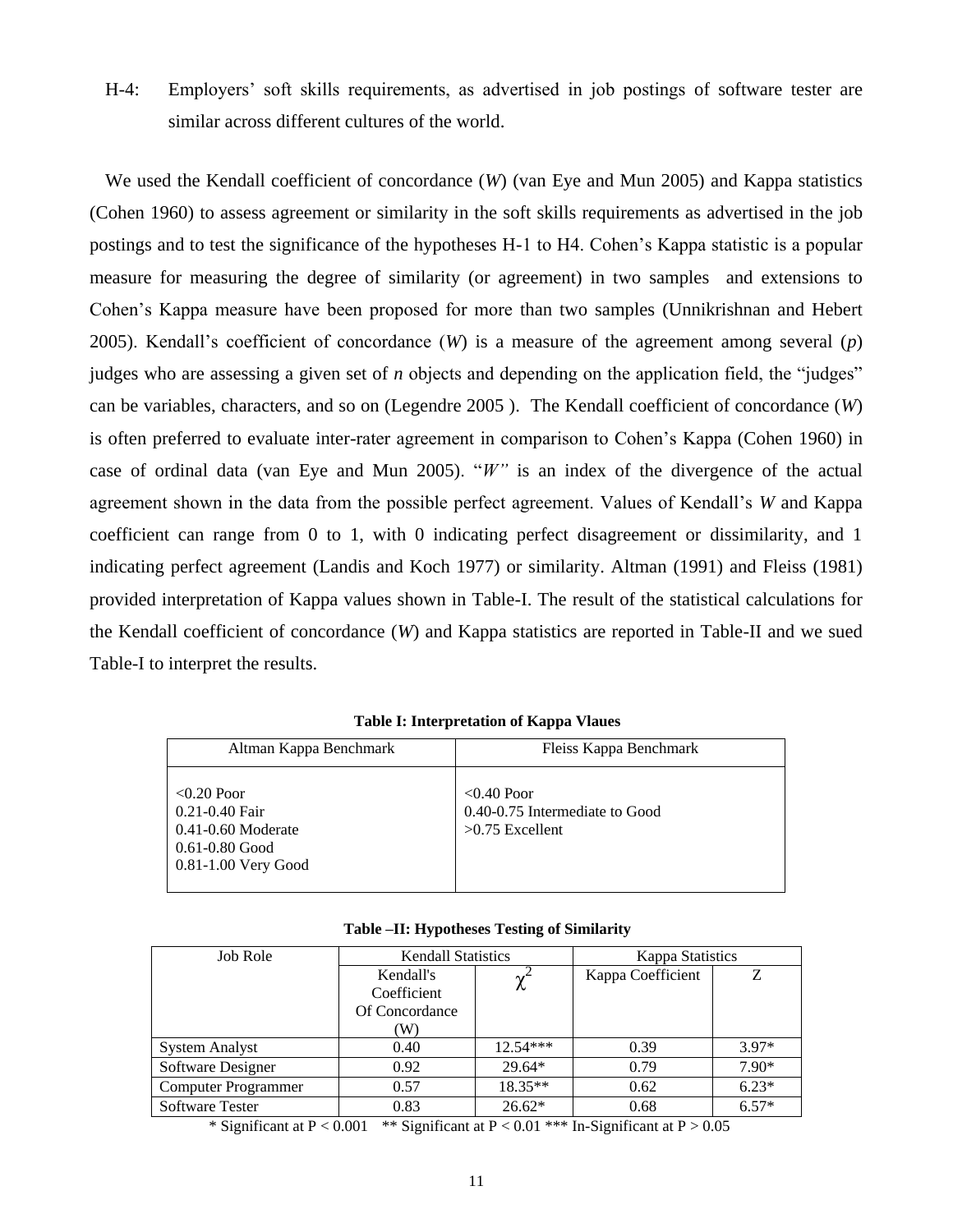# **IV. SURVEY RESULTS & DISCUSSION**

The results of this investigation will be discussed separately based on the role performed by a software engineer such as system analyst, designer, programmer, and tester.

#### **A. System Analyst**

#### *1) Descriptive Statistics & Hypothesis Testing*

In the collection of 115 system analyst opportunities from North America, Europe, Asia and Australia, all four geographical regions of this study show a high demand for communication skills, including North America (100%), Europe (83%), Asia (96%) and Australia (88%). In case of interpersonal skills only Asia (44%) shows a moderate demand whereas all other regions, North America (31%), Europe (20%) and Australia (12%) show low demand. Analytical and problem solving skills are in high demand in North America (94%) and Australia (68%) and in moderate demand at Asia (64%) and Europe (46%). Organizational skills are in moderate demand at North America (65%) and Asia (40%) whereas they are in low demand in Europe (20%), and Australia (16%). The skill of being a fast learner is given little attention in all four geographical regions and is generally in low demand, North America (17%), Europe (3%), Australia (8%), and Asia (12%). Team player skills are in high demand in North America (77%), Europe (66%), and Asia (68%), while this skill is in moderate demand in Australia (48%). The work independently skill is in moderate demand in the North American job market (51%) while the remaining three regions consider this as a low demand skill, Europe (20%), Australia (12%) and Asia (20%). Innovative and creative thinking ability is in low demand in North America (8%), Europe (6%), Australia (12%), and Asia (0%). Open and adoptable to changes is only moderately in demand in the North American job market (42%) whereas the rest of the regions are not paying much attention to this skill in job requirements, Europe (13%), Australia (8%), and Asia (8%). Figure 3 summarizes the survey results. The hypothesis H-1 was tested using the Kendall coefficient of concordance (*W*) and Kappa statistics and the results are reported in Table-II. The hypothesis is not accepted based on chi-square value of 12.54 and Kendall coefficient of concordance 0.40 was not significant at  $P < 0.05$ . The Kappa statistics also further support the rejection of hypothesis H-1 (Kappa coefficient: 0.39, Z: 3.97,  $P < 0.01$ ) because of the low value of the Kappa coefficient according to interpretation of Kappa presented in Table-I. Therefore, we conclude that employers' soft skills requirements, as advertised in job postings of system analyst are not similar across different cultures of the world.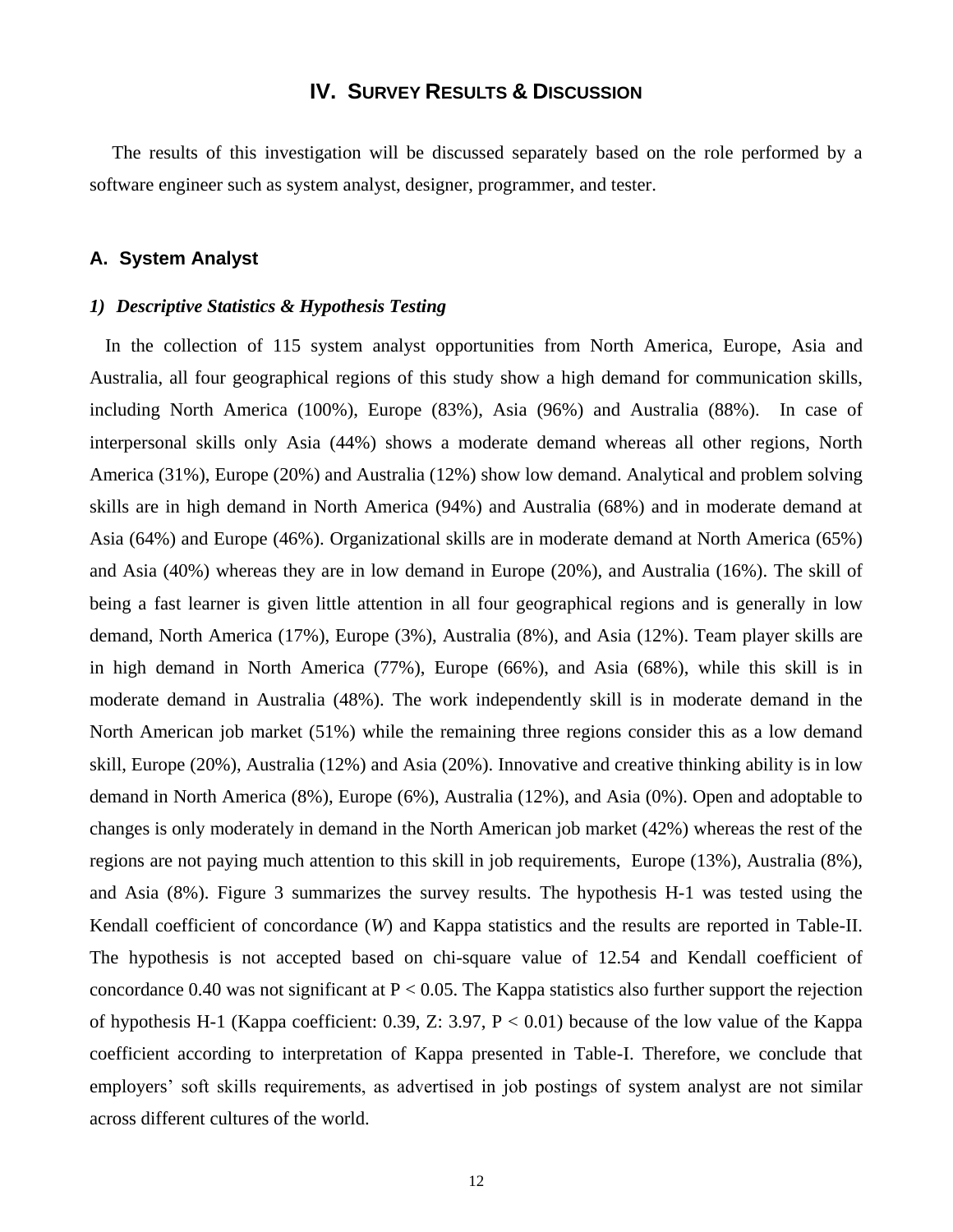

**Figure 3: Soft Skills Qualificatons of System Analyst**

#### *2) Result Discussion*

The descriptive statistics and statistical tests for the significance of hypothesis H-1 provides us support to conclude the answer of RQ-1, that there is no similarity in soft skills requirements as advertised in the job descriptions of systems analyst across different cultures. The descriptive statistics also show that only in cases of communication skills, being a fast learner and innovative, does similarity in requirements exist and remaining six skills has varying requirements across different cultures. The broader job description of a system analyst is a role that requires the identification of high-level components in a real-world application and decomposition of the software system (Kendall 1992). The analysis shows that the North American job market considers communication, analytical and problem solving, and team player skills to be in high demand while the ability to work independently, open and adoptable to changes and organizational skills are in moderate demand. Whereas interpersonal skills, fast learner and innovative and creative mind are in low demand at the North American market. The Australian job market exhibits a high demand for communication and analytical and problem solving skills while team player skills are in moderate demand. On the other hand the remaining six soft skills under this survey such as ability to work independently, open and adoptable to changes, organizational skills, interpersonal skills, fast learner and innovative and creative mind are in low demand. Asian job market also weights communication and team player in high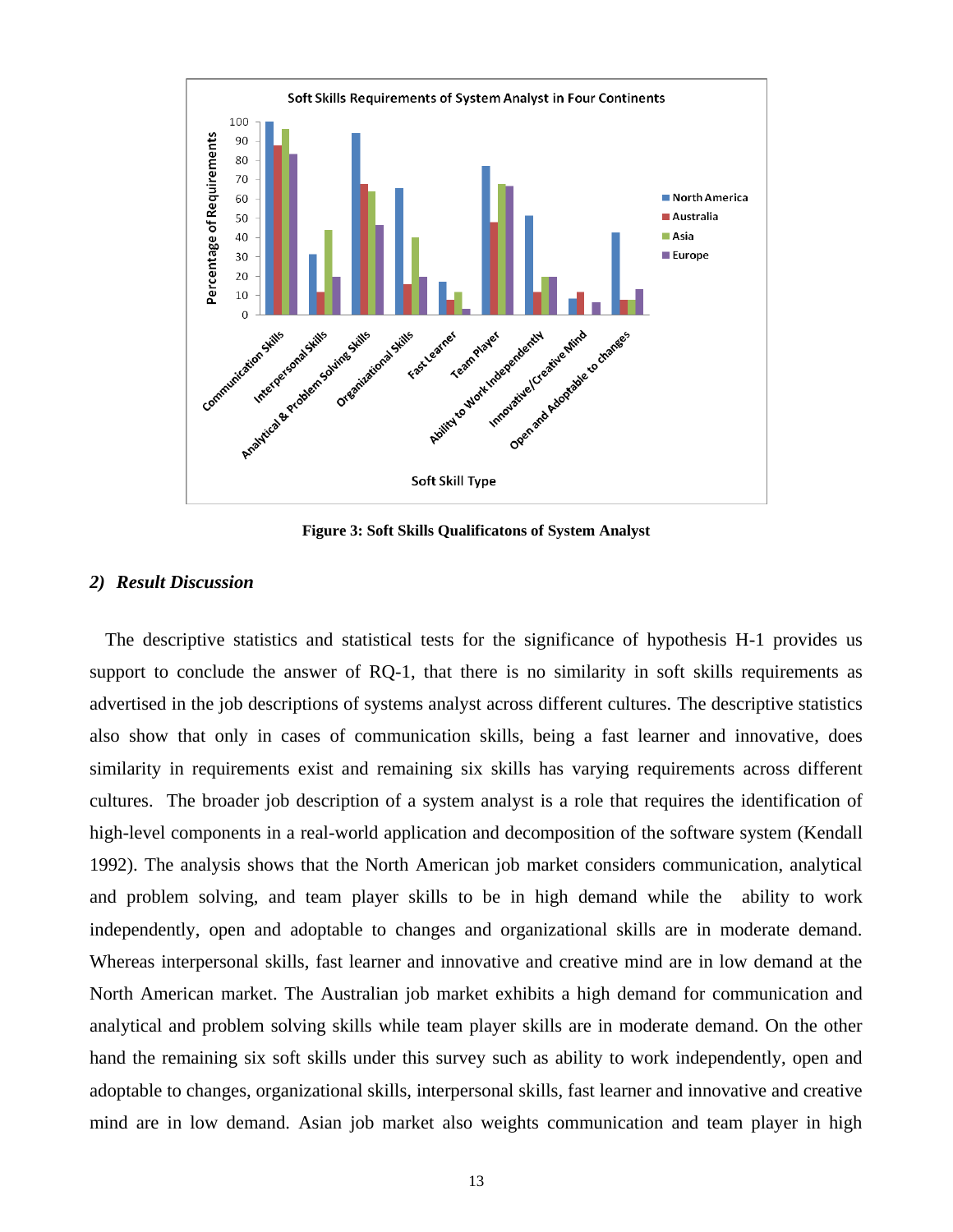demand whereas analytical and problem solving, organizational skills and interpersonal skills are in moderate demand. Fast learner and innovative and creative mind, ability to work independently, and open and adoptable to changes skills are in low demand in the Asian software industry. In the case of European software industry communication and team player skills are in high demand and analytical and problem solving skills are in moderate demand. While fast learner and innovative and creative mind, ability to work independently, and open and adoptable to changes, organizational skills, and interpersonal skills are in low demand.

#### **B. Software Designer**

## *1) Descriptive Statistics & Hypothesis Testing*

We collected data for 105 software designer roles from the opportunities advertised in the job market and analysis shows that in case of communication skills all four geographical regions included in this study demonstrated a high demand, with values of, North America (96%), Europe (86%), Asia (95%) and Australia (92%). In case of interpersonal skills all four geographical regions of this study also shows a high demand such as North America (93%), Europe (83%), Asia (95%) and Australia (100%). Analytical and problem solving skills are in moderate demand in North America (46%), Asia (35%) and Europe (43%) while in low demand in Australia (32%). Organizational skills are in low demand in all four geographical regions North America (26%), Europe (10%), Australia (8%), and Asia (20%). The skill of fast learner is not being given much attention in any of the four geographical regions and is in low demand, only in North America (10%) was it found to be given some consideration while we did not find any job advertisement describing this skill as a requirement in European, Australia and Asia. Team player skills are in moderate demand in North America (66%), Europe (53%), and Asia (40%), whereas in Australia (32%) it is in low demand. The skill to work independently is in low demand in all four regions of North America (20%), Australia (12%) and Asia (5%) whereas we did not find any job advertisement describing this skill as a requirement in Europe. Innovative and creative thinking ability is in low demand in North America (6%), Europe (10%), Australia (0%), and Asia (5%). Open and adoptable to changes was found to be in low in demand in the North American job market (10%) while the remaining three regions are not paying any attention to this skill in job requirements. Figure 4 summarized the results. The hypothesis H-2 was tested using the Kendall coefficient of concordance (*W*) and Kappa statistics and the results are reported in Table-II. The hypothesis is accepted based on chi-square value of 29.64 and Kendall coefficient of concordance 0.92 significant at  $P < 0.001$ . The Kappa statistics also further support the acceptance of hypothesis H-2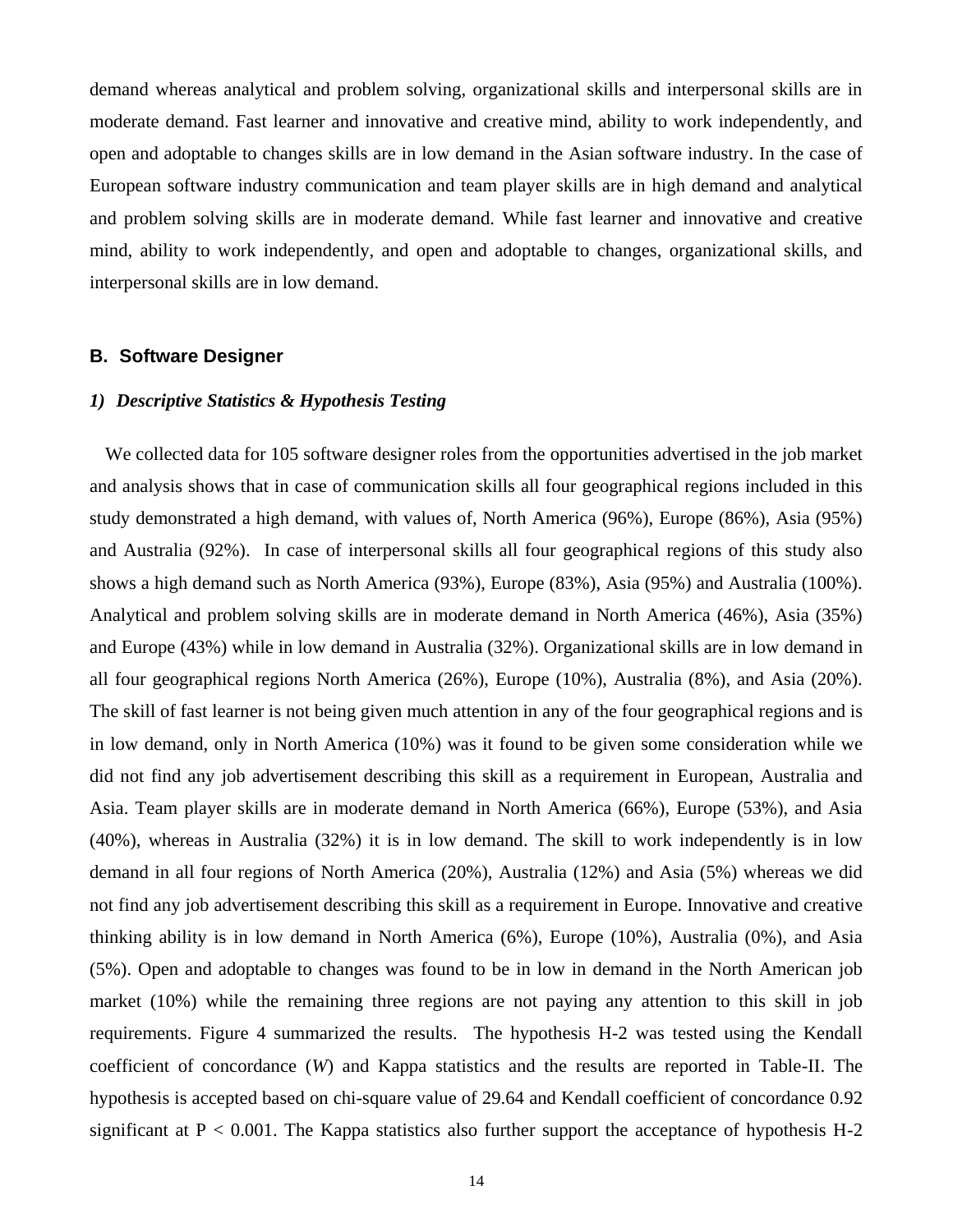(Kappa coefficient: 0.79, Z: 7.90,  $P < 0.001$ ). Therefore, we conclude that employers' soft skills requirements, as advertised in job postings of software designer are substantially similar across different cultures of the world.



**Figure 4: Soft Skills Qualifications of Software Designer**

#### *2) Result Discussion*

The descriptive statistics and statistical tests for the significance of hypothesis H-2 provides support to conclude the answer of RQ-2, that substantial similarity exists in soft skills requirements as advertised in the job descriptions for software designer across different cultures. The descriptive statistics also show that seven out of nine soft skills have similarity in requirements across different cultures. Software design is an exploratory process: the designer looks for components by trying out a variety of schemes in order to discover the most natural and reasonable way to refine the solution (Budgen 2003). The analysis shows that the North American job market considers communication, interpersonal, and team player skills high in demand while analytical and problem solving skills are in moderate demand. Conversely the ability to work independently, open and adoptable to changes and organizational skills, fast learner and innovative and creative mind are in low demand in the North American market. The Australian job market requires communication and interpersonal skills in high demand whereas analytical and problem solving skills, team player, ability to work independently, open and adoptable to changes, organizational skills, fast learner and innovative and creative mind are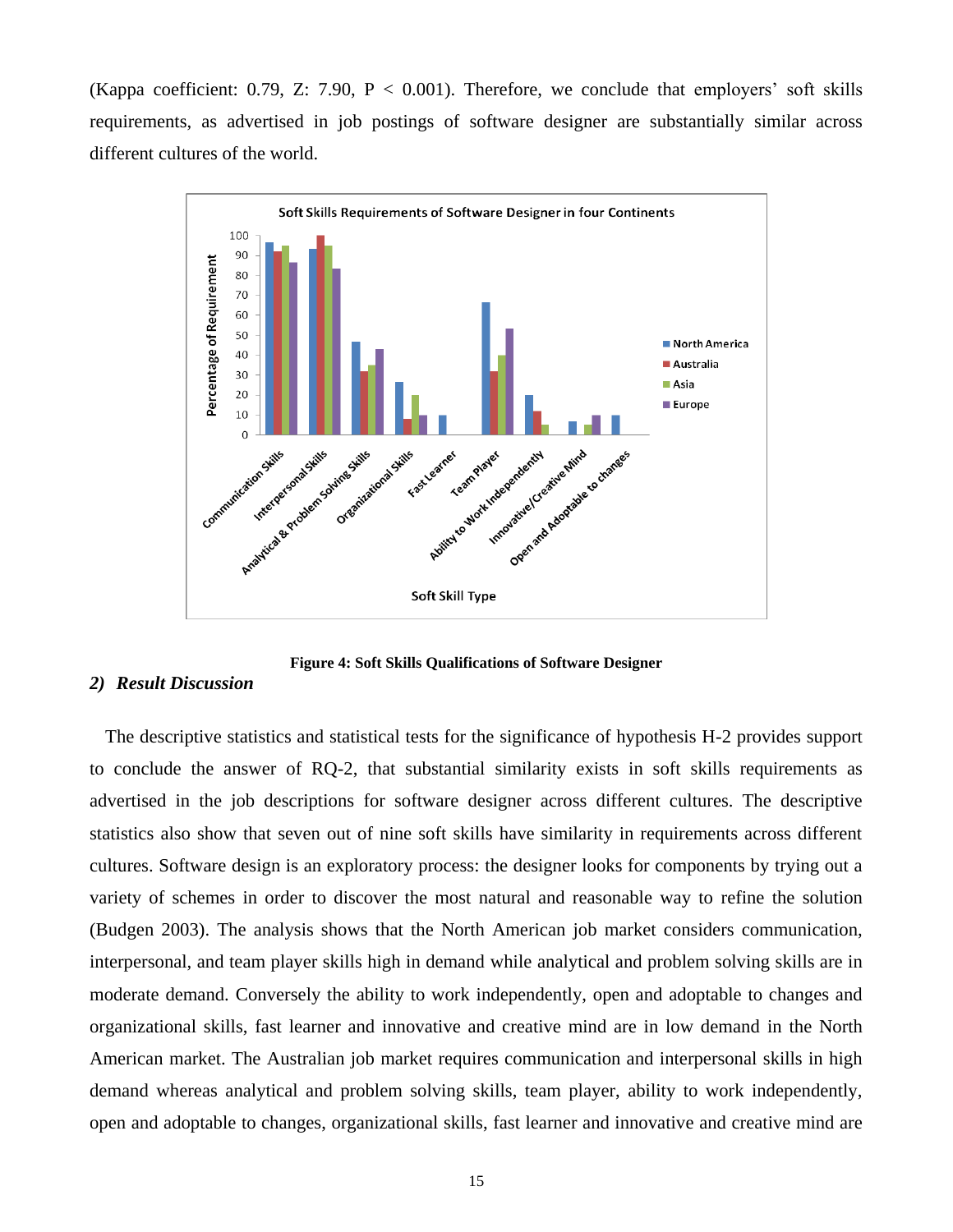in low demand. The Asian job market weights communication and interpersonal skills to be in high demand while analytical and problem solving and team player skills are in moderate demand. Fast learner, organizational skills, innovative and creative mind, ability to work independently, and open and adoptable to changes skills are in low demand in the Asian software industry. In the case of European software industry communication and interpersonal skills are in high demand and team player and analytical and problem solving skills are in moderate demand. Whereas fast learner and innovative and creative mind, ability to work independently, and open and adoptable to changes, and organizational skills, are in low demand.

#### **C. Software Programmer**

#### *1) Descriptive Statistics & Hypothesis Testing*

We collected data from 140 job descriptions for computer programmers from the software job market and analysis shows that in the case of communication skills all four geographical regions of this study exhibit a high demand such as North America (88%), Europe (91%), Asia (85%) and Australia (96%). In case of interpersonal skills two geographical regions of this study also show a high demand, Australia (80%) and Asia (71%) while North America (62%) and Europe (54%) demonstrated a moderate demand. Analytical and problem solving skills are in moderate demand in North America (62%), Asia (51%), Europe (54%) and Australia (36%). Organizational skills are in moderate demand in the three geographical regions of North America (48%), Europe (34%) and Asia (40%) and are in low demand in case of Australia (20%). The skill of fast learner not being given much attention in any of the four geographical regions and is in low demand, North America (4%), Europe (5%), Asia (2%) and Australia (0%). Team player skills are in high demand in North America (80%) only, whereas in the case of Europe (60%), Asia (42%), and Australia (64%) it is in moderate demand. The skill to work independently is in moderate demand in the case of North America (51%), and is in low demand in the remaining three regions of Australia (20%), Asia (25%) and Europe (28%). Innovative and creative thinking ability is in low demand at North America (17%), Europe (20%), Australia (4%), and Asia (2%). Open and adoptable to changes is only low in demand in the North American (6%) and the European (2%) job market whereas the remaining two regions are not paying any attention to this skill in job requirements. Figure 5 summarizes the survey results. The hypothesis H-3 was tested using the Kendall coefficient of concordance (*W*) and Kappa statistics and the results are reported in Table-II. The hypothesis is accepted based on chi-square value of 18.35 and Kendall coefficient of concordance 0.57 significant at  $P < 0.01$ . The Kappa statistics also further support the acceptance of hypothesis H-3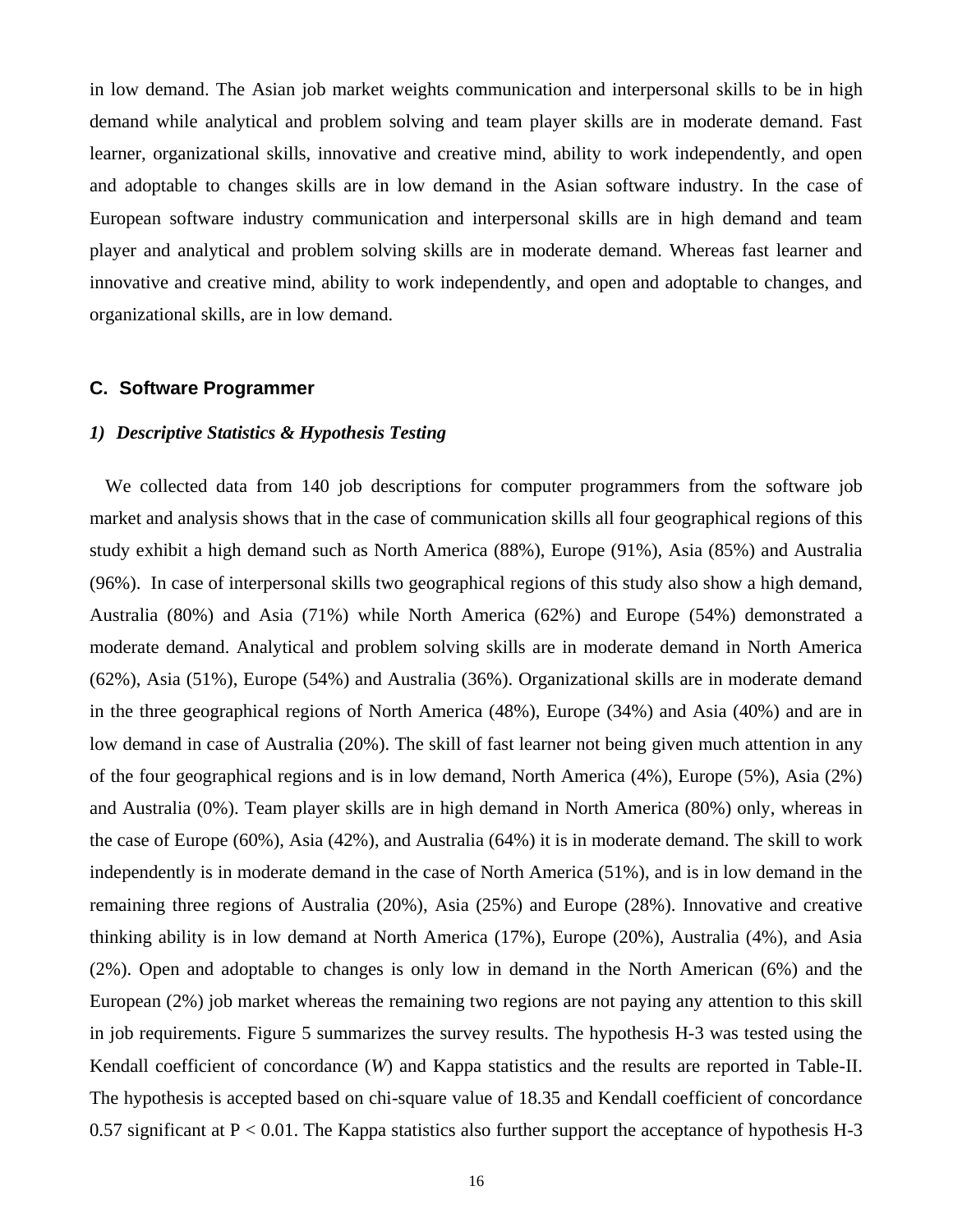(Kappa coefficient: 0.62, Z: 6.23,  $P < 0.001$ ). Therefore, we conclude that employers' soft skills requirements, as advertised in job postings of computer programmer are substantially similar across different cultures of the world.



**Figure 5: Soft Skills Desirable for a Computer Programmer**

#### *2) Result Discussion*

The descriptive statistics and statistical tests for the significance of hypothesis H-3 provides us with support to conclude that the answer of RQ-3 is that there exists a substantial similarity in soft skills requirements as advertised in the job descriptions of computer programmer across different cultures. The descriptive statistics also show that five out of nine soft skills have similarity in requirements across different cultures. The simplest definition of a programmer's job is translating a refined version of the design into a computer executable program (Weinberg 1971). The broader technical aspects of this phase requires the identification of control structures, relevant variables and data structures, and a detailed understanding of the syntax and specifics of a given programming language. The analysis shows that North American job market only considers communication and team player skills high in demand whereas interpersonal skills, analytical and problem solving, ability to work independently and organizational skills are in moderate demand. By contrast, open and adoptable to change, fast learner, innovative and creative mind are in low demand in the North American market. The Australian job market requires communication and interpersonal skills in high demand whereas analytical and problem solving and team player skills are in moderate demand. The ability to work independently,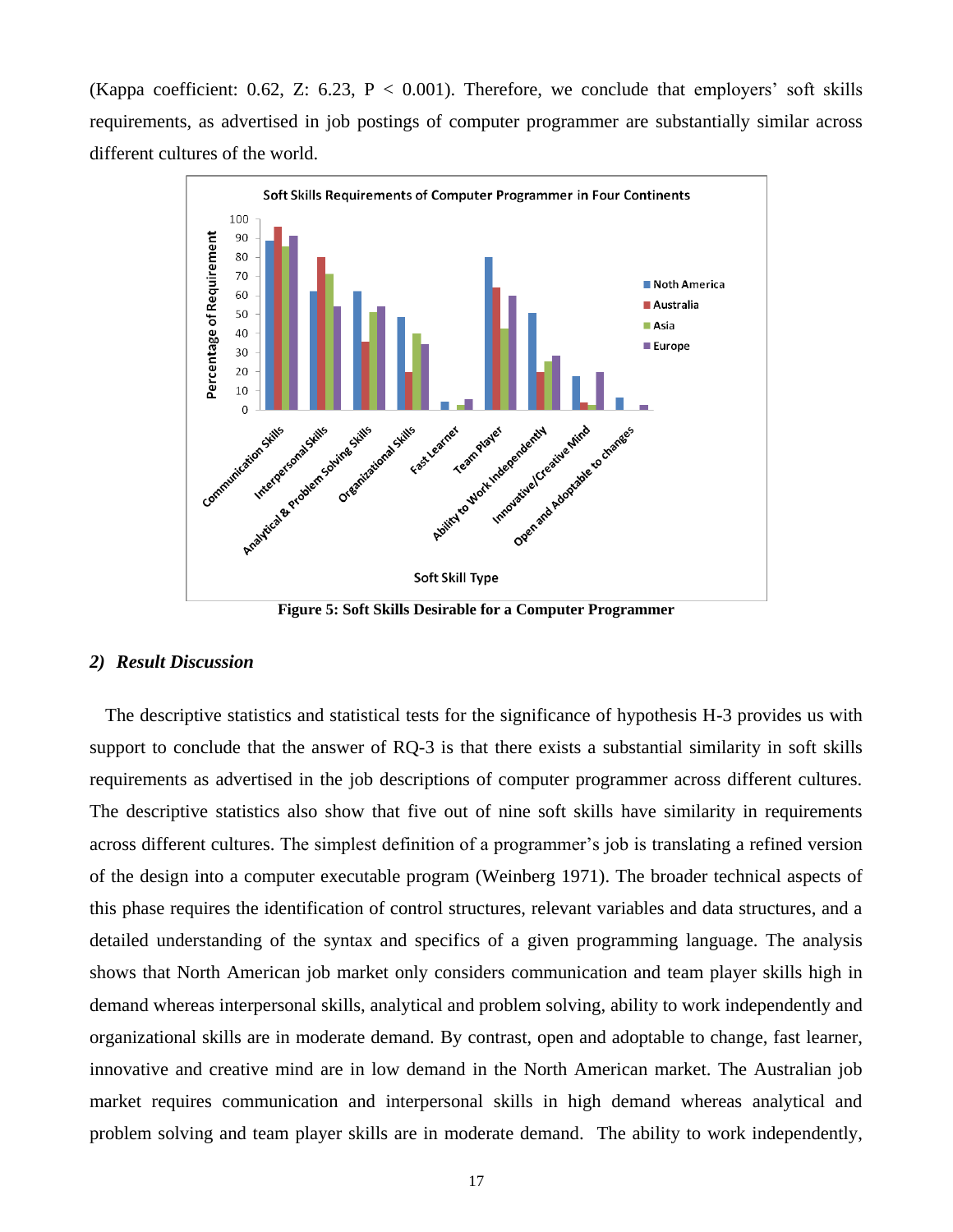open and adoptable to changes, organizational skills, fast learner and innovative and creative mind are in low demand. The Asian job market weights communication and interpersonal skills in high demand while analytical and problem solving, team player and organizational skills are in moderate demand. Fast learner, innovative and creative mind, ability to work independently, and open and adoptable to changes skills are in low demand in the Asian software industry. In case of European software industry only communication skills are in high demand whereas team player, analytical and problem solving and interpersonal, organizational skills are in moderate demand. In addition it was found that fast learner and innovative and creative mind, ability to work independently, and open and adoptable to changes, are in low demand.

#### **D. Software Tester**

#### *1) Descriptive Statistics & Hypothesis Testing*

We collected the data of 140 job descriptions for software testers advertised in the software job market and analysis shows that in the case of communication skills all four geographical regions of this study show a high demand, such as North America (76%), Europe (80%), Asia (82%) and Australia (75%). In case of interpersonal skills all four geographical regions of this study exhibit a low demand, such as North America (21%), Europe (28%), Asia (25%) and Australia (13%). Analytical and problem solving skills are in moderate demand in North America (60%), Europe (52%) and Australia (36%) while in low demand in the case of Asia (20%). Organizational skills are in moderate demand in two geographical regions of North America (47%), and Australia (38%) whereas in the cases of Europe (32%) and Asia (22%) it is in low demand. The skill of being fast learner is not given much attention in any of the four geographical regions and is in low demand, North America (6%), Europe (8%), Asia (0%) and Australia (2%). Team player skills are in moderate demand in North America (39%) only, while in cases of Europe (32%), and Asia (11%), and Australia (25%) it is in low demand. The skill to work independently is in low demand in all four regions, North America (19%), Australia (30%), Asia (2%) and Europe (16%). Innovative and creative thinking ability is in low demand in North America (8%), Europe (12%), Australia (0%), and Asia (5%). Open and adoptable to changes is low in demand in North America (2%), Europe (12%), Asia (0%) and Australia (8%). Figure 6 summarizes the survey results. The hypothesis H-4 was tested using the Kendall coefficient of concordance (*W*) and Kappa statistics and the results are reported in Table II. The hypothesis is accepted based on chi-square value of 26.62 and Kendall coefficient of concordance 0.83 significant at  $P < 0.001$ . The Kappa statistics also further supports the acceptance of hypothesis H-4 (Kappa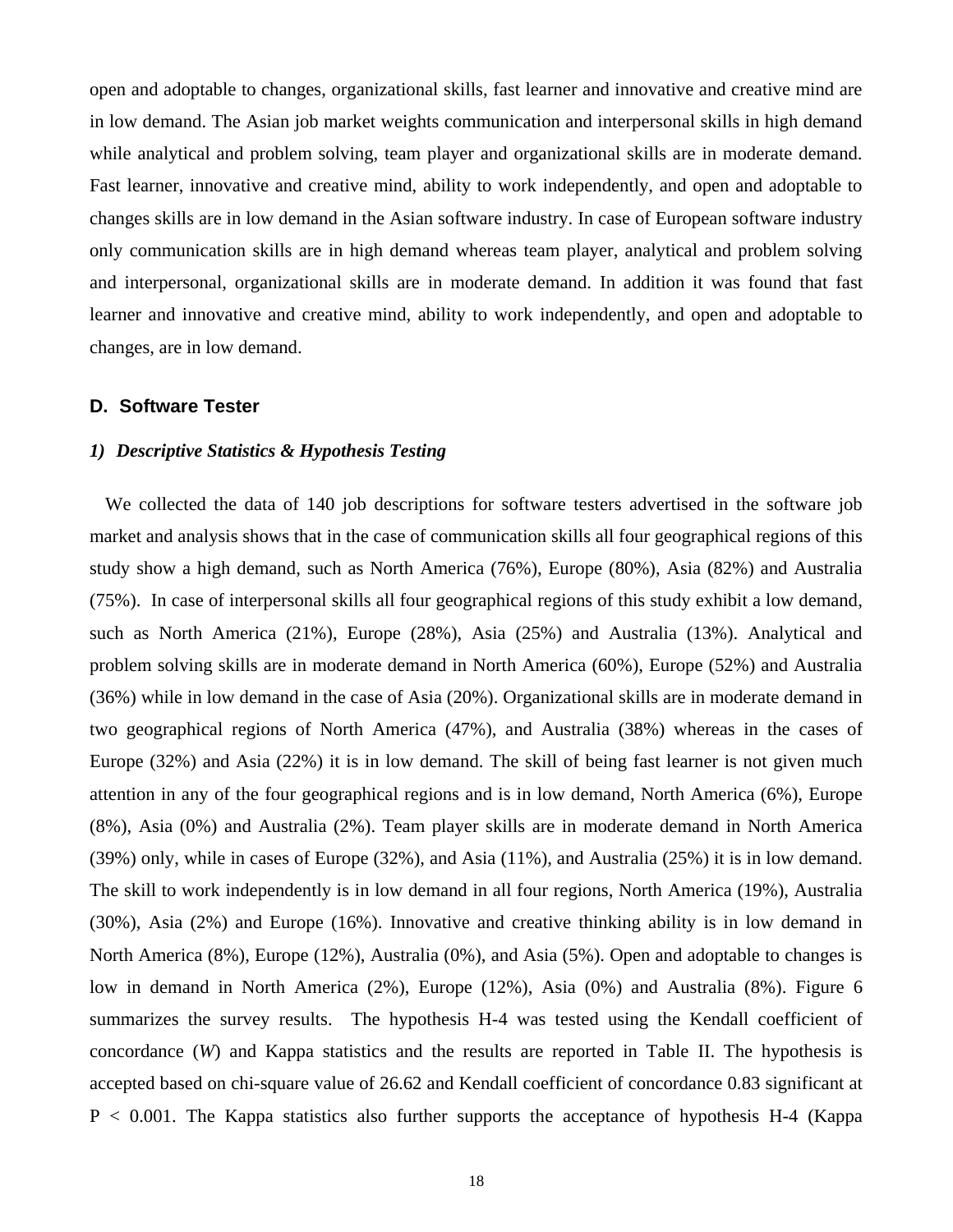coefficient:  $0.68$ , Z:  $6.57$ , P <  $0.001$ ). Therefore, we conclude that employers' soft skills requirements, as advertised in job postings of software tester are substantially similar across different cultures of the world.



**Figure 6: Soft Skills Desirable for a Software Tester**

#### *2) Result Discussion*

The descriptive statistics and statistical tests for the significance of hypothesis H-4 provides us with support to conclude that the answer of RQ-4 is that substantial similarity exists in the soft skills requirements as advertised in the job descriptions of software tester across different cultures. The descriptive statistics also show that six out of nine soft skills have similarity in requirements across different cultures. Software testers are considered as the worst enemies in the software development team because they are the group who carries the bad news of defects, which requires good communication and interpersonal skills to keep the team active and avoid conflicts (Whittaker 2000). The analysis revealed that the North American job market only considers communication skills high in demand whereas and team player, analytical and problem solving, and organizational skills are in moderate demand. By contrast, interpersonal skills open and adoptable to changes, ability to work independently, fast learner and having innovative and creative mind are in low demand in the North American market. The Australian job market also requires only communication skills in high demand whereas analytical and problem solving organizational skills are in moderate demand. Ability to work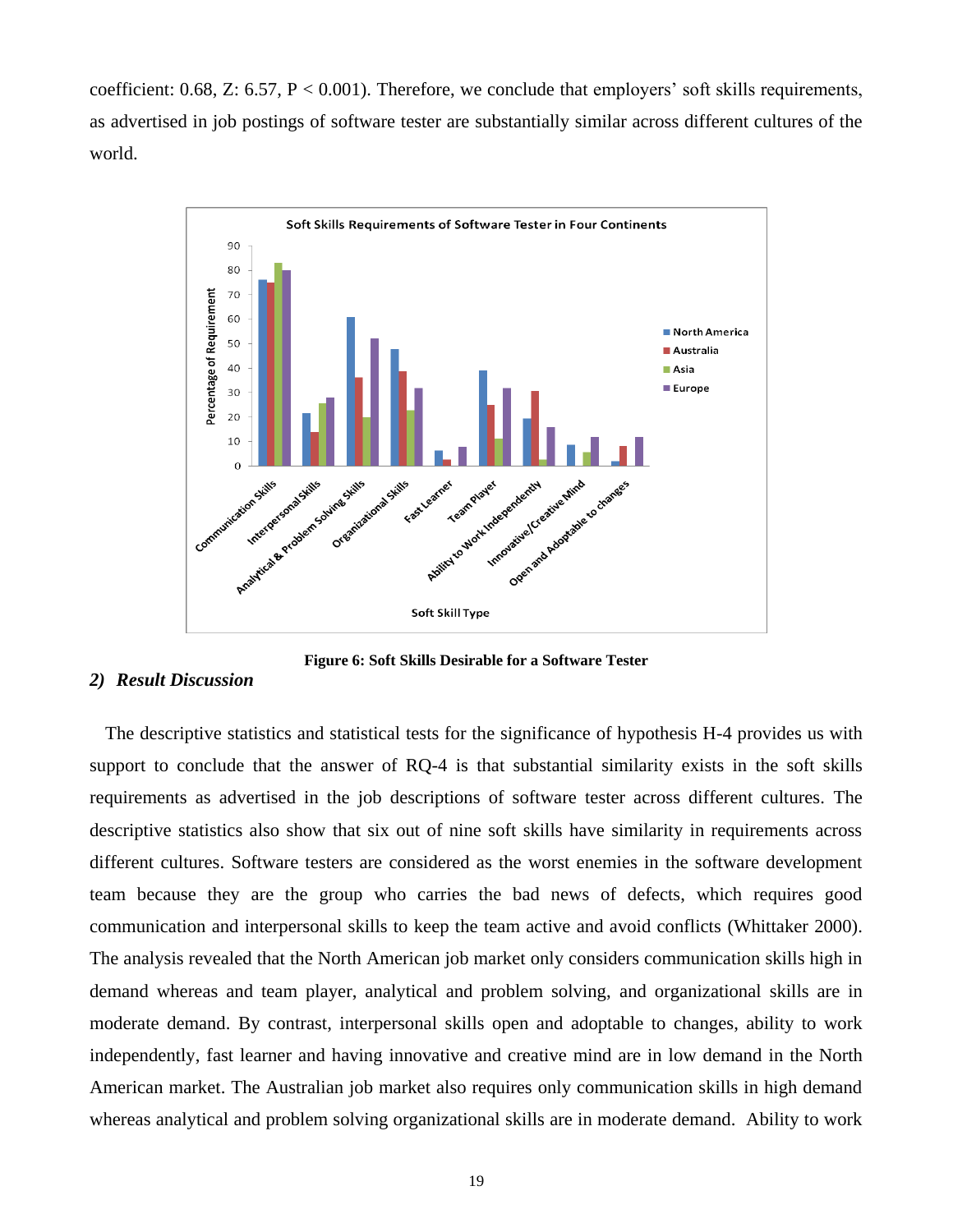independently, interpersonal, open and adoptable to changes, team player, fast learner and having innovative and creative mind are in low demand. The Asian job market also weights only communication skills in high demand whereas analytical and problem solving, organizational, fast learner, team player, innovative and creative mind, interpersonal ability to work independently, and open and adoptable to changes skills are all in low demand in the Asian software industry. In the case of European software industry only communication skills are in high demand while analytical and problem solving skills are in moderate demand. On the other hand team player, interpersonal, organizational, fast learner and innovative and creative mind, ability to work independently, and open and adoptable to changes, are in low demand.

# **V. LIMITATIONS OF THE STUDY & THREATS TO EXTERNAL VALIDITY**

All empirical investigations and surveys are subject to certain limitations and there are always threats to external validity. This is equally true is the case of this study. The following section highlights some of the limitations of this study:

- The first limitation is the selection and participating soft skills variables of the study. In this study we collected data concerning nine soft skills which include communication skills, interpersonal skills, analytical and problem solving skills, team player, organizational skills, ability to work independently, innovative and creative mind, fast learner and open and adaptable to changes. We found these nine soft skills to be the most commonly used in the advertisement of the jobs. In addition to the selected nine skills there may be other soft skills that influence the performance of software development which have not been included in this study.
- Some other contributing factors to performance of software development, such as: organization size, economic, experience in software development and political conditions were not considered in this study because we chose to investigate solely the impact of soft skills.
- There are some limitations of this study related to data collection. We collected data from four regions of the world, i.e. North America, Europe, Asia and Australia. This geographical diversity reduces the threats to external validity, however as we used only one source of data collection i.e. online job portals from each region, this may pose a potential threat to external validity. Conversely, the section of these job portals for data collection was primarily based on the popularity of these websites amongst job seekers and employers and the volume of data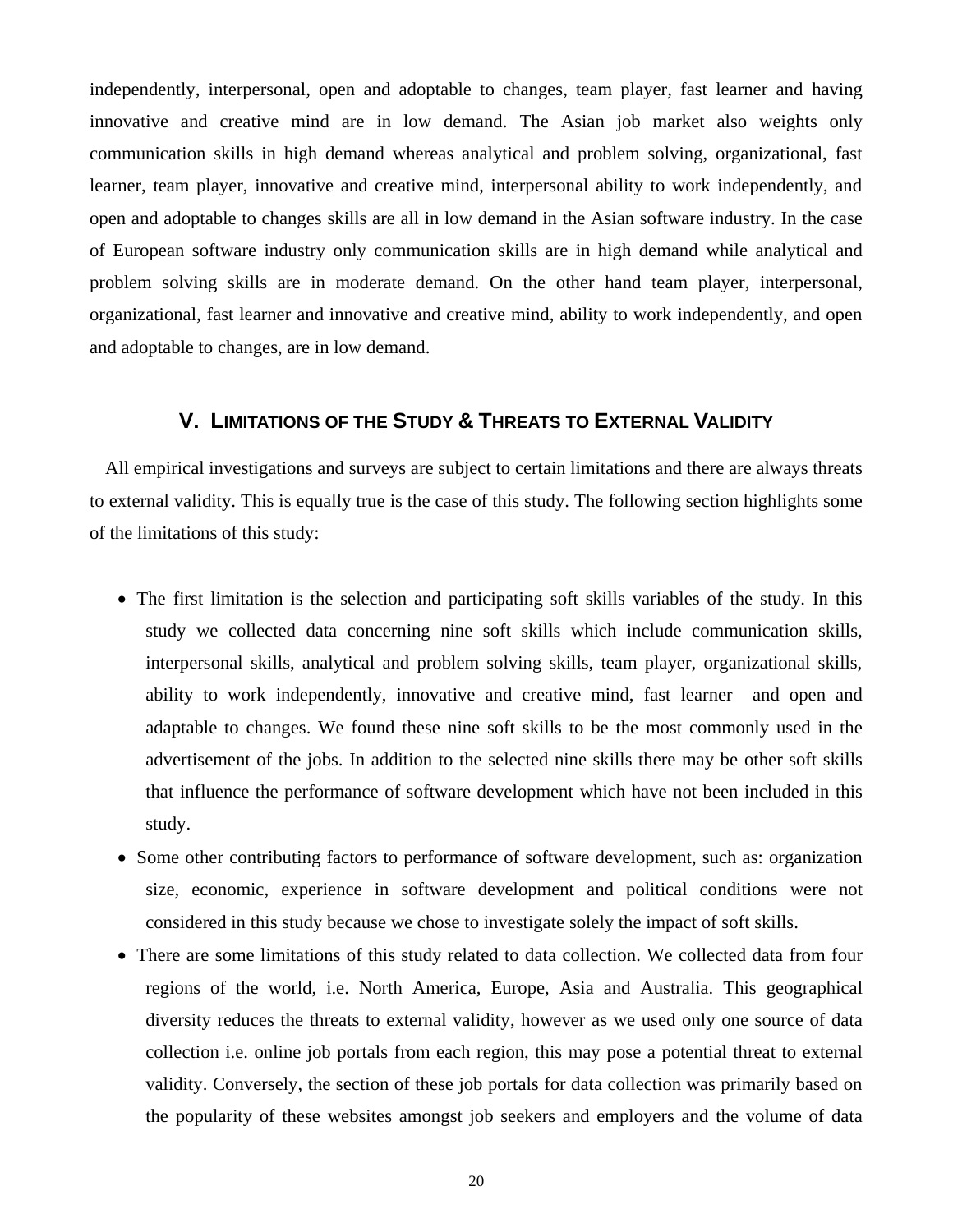posted.

- Similarly, we collected data about four different roles and their related titles but there may be other denominations of these roles, as well as other types of role in software development which are not considered in this study.
- When we visited each job page we selected a job for inclusion in the dataset only if we found at least one of the nine soft skills under investigation in job description. We did not retain a record of those job advertisements that were visited but which did not specifically list a requirement for at least one of the soft skills under investigation in this study.
- No specific consideration was given to the selection of timing for the data collection the choice was simply random.
- In this study we collected the data from online job portals and after analysis we reported the results. We did not do any further investigation, e.g. who was interviewed, what questions were asked, who got the job, etc.

# **VI. CONCLUSION**

Software engineering is a global enterprise with development teams composed of individuals from a variety of countries and cultural backgrounds. The dynamics of how these diverse individuals operate within the development team is an issue that has been generally ignored by researchers and professionals. Soft skills are usually overlooked in software engineering because the relationship between software engineering and soft skills is extremely complex to investigate. Nevertheless, it has been worthwhile studying which soft skills are required by the software industry and which are overlooked and how the dynamics of this relationship works across different cultures. This survey provides vital information in the form of descriptive statistics about soft skills requirements in different regions of the world. We concluded the answer of the research question (RQ) of this study that in the cases of designer, programmer and tester substantial similarity exits in the requirements of soft skills whereas only in the case of system analyst dissimilarity present across different cultures.

#### **References**

Beard D, Schwieger D, Surendran K (2009) Integrating soft skills assessment through university, college, and

Acuna ST, Juristo N, Moreno A M (2006): Emphasizing human capabilities in software development. IEEE Software 23(2): 94-101.

Altman D (1991) Practical statistics for medical research. Chapman and Hall.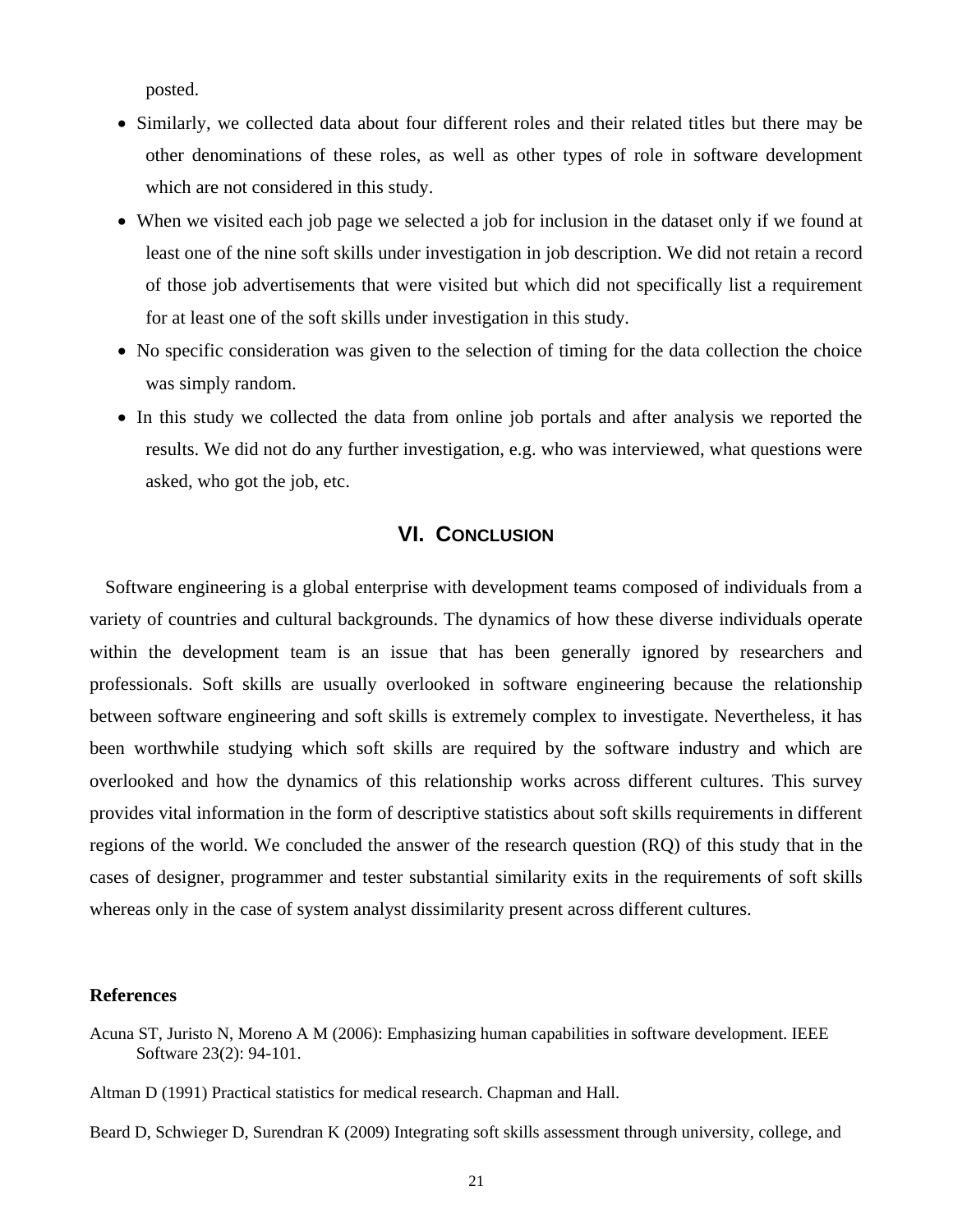programmatic efforts at an AACSB Accredited Institution. Journal of Information Systems Education 19(2): 229-240.

- Behm C A (2003). People skills: The core of performance improvement. International Performance Improvement Networker Newsletter 19(7): 1-11.
- Bishop-Clark C (1995) Cognitive style, personality, and computer programming. Computers in Human Behaviour 11(2): 241-260.

Bolton R (1986) People skills, Touchstone Books, New York

- Buchanan T, Johnson J A, Goldberg L R (2005): Implementing a five-factor personality inventory for use on the internet. European Journal of Psychological Assessment 21(2): 116-128.
- Budgen D (2003) Software design, Addison Wesley
- Byrd T A, Turner D E (2004) An exploratory analysis of the value of the skills of IT personnel: their relationship to IS infrastructure and competitive advantage. Decision Sciences 32(1): 21-54.
- Cappel J (2002) Entry-level IS job skills: a survey of employers. Journal of Computer Information Systems. 42(2): 76-82.
- Capretz L F (2003) Personality types in software engineering. International Journal of Human-Computer Studies 58(2): 207-214.
- Capretz L F, Ahmed F (2010) Making sense of software development and personality types. IEEE IT Professional 12(1): 6-13.
- Cohen J (1960) A coefficient of agreement for nominal scales. Educational and Psychological Measurement 20: 37-46.
- Dash J 0(2001) Schools push soft skills for info security majors. Computerworld 35(6): 24.
- DeSouza C R B, Sharp H, Singer J, Cheng L, Venolia G (2009) Cooperative and human aspects of software engineering. IEEE Software 26(6): 17-19.
- Ein Dor P, Segev E, Orgad M (1992). The effect of national culture on IS: implications for international information systems. Journal of Global Information Management 1(1): 33–44.

Faure G O, Rubin J Z (1993). Culture and negotiation: the resolution of water disputes, Sage Publications.

- Feldt R, Torkar R, Angelis L, Samuelsson M (2008) Towards individualized software engineering: empirical studies should collect psychometrics. In: Proceedings of Workshop on Cooperative and Human Aspect of Software Engineering (CHASE), pp. 49-52.
- Fiske A P, Kitayama S, Markus H R, Nisbett R E (1998) The cultural matrix of social psychology. In Gilbert D T, Fiske S T, Lindzay G (Eds.) Handbook of Social Psychology (915–981). Boston, MA: McGraw Hill
- Fleiss J (1981) Statistical methods for rates and proportions. John Wiley & Sons
- Goldberg L R (1990) An alternative description of personality: The big-five factor structure. Journal of Personality and Social Psychology 59: 1216-1229.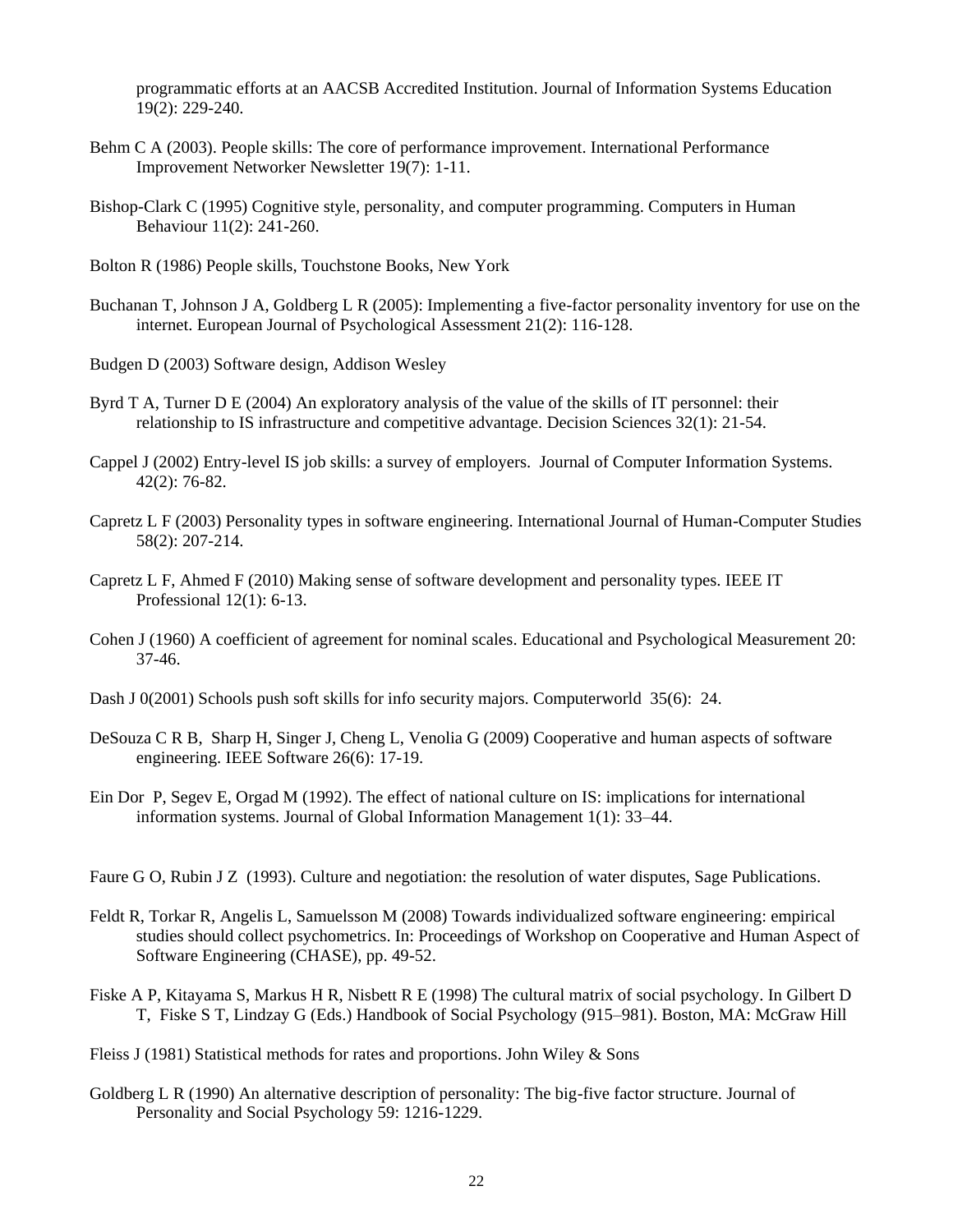Goleman D (1998) Working with emotional intelligence. Bantam, NY

Goleman D (1995) Emotional intelligence, Bantam Books, NY

- Gorman H (2000). Winning hearts and minds? emotional labour and learning for care management. Journal of Social Work Practice 14(2): 149-158.
- Green G L (1989) Perceived importance of systems analysis job skills, roles, and non-salary incentives. MIS Quarterly 13(2): 115-133.
- Hall E T (1960) The silent language in overseas business, Harvard Business Review
- Hannay J E, Arisholm E, Engvik H, Sjoberg D I K (2010) Effects of personality on pair programming. IEEE Transactions on Software Engineering 36(1): 61-80.
- Hardiman L T (1997) Personality types and software engineers. IEEE Computer 30(10): 10.
- Harrison W L, Farn C K (1990) A comparison of information management issues in the United States of America and the Republic of China. Information & Management 18(4): 177-188.
- Hayes J (2002) Interpersonal skills at work. Taylor & Francis.
- Hofstede G (1994) Cultures and organizations: software of the mind intercultural cooperation and its importance for survival. HarperCollins Publishers, London.
- Isaacs N (1998) Use job interviews to evaluate soft skills. InfoWorld 20(14): 104.
- Kaluzniacky E (2004) Managing psychological factors in information systems work, Information Science Publishing, London.
- Karn J S, Cowling A J (2005) Using ethnographic methods to carry out human factors research in software engineering. Behavior Research Methods 38(3): 495-503.
- Kendall P A (1992) Introduction to systems analysis and design: a structured approach, Brown Publishers
- Khan M B, Kukalis S (1990) MIS professionals: education and performance. Information and Management 19: 249-255.
- Kushal S.J, Ahuja S (2009) Business communication, V.K. Enterprises.
- Landis J, Koch G G (1977) The measurement of observer agreement for categorical data. Biometrics 33: 159- 174.
- Lau S K, Trauth E M, Farwell D W (1997) Information systems skills: a comparison of perceptions between information systems professionals from indonesian and malaysian organizations. Journal of Computer Information Systems 27(3): 60-68.
- Legendre P (2005) Species associations: the kendall coefficient of concordance revisited, Journal of Agricultural, Biological and Environmental Statistics 10: 226–245
- Leitheiser R L (1992) MIS skills for the 1990s: a survey of MIS managers' perceptions. Journal of Management Information Systems 9(1): 69-91.
- Lewis T L, Smith W J, Bélanger F, Harrington K V (2008) Are technical and soft skills required? In: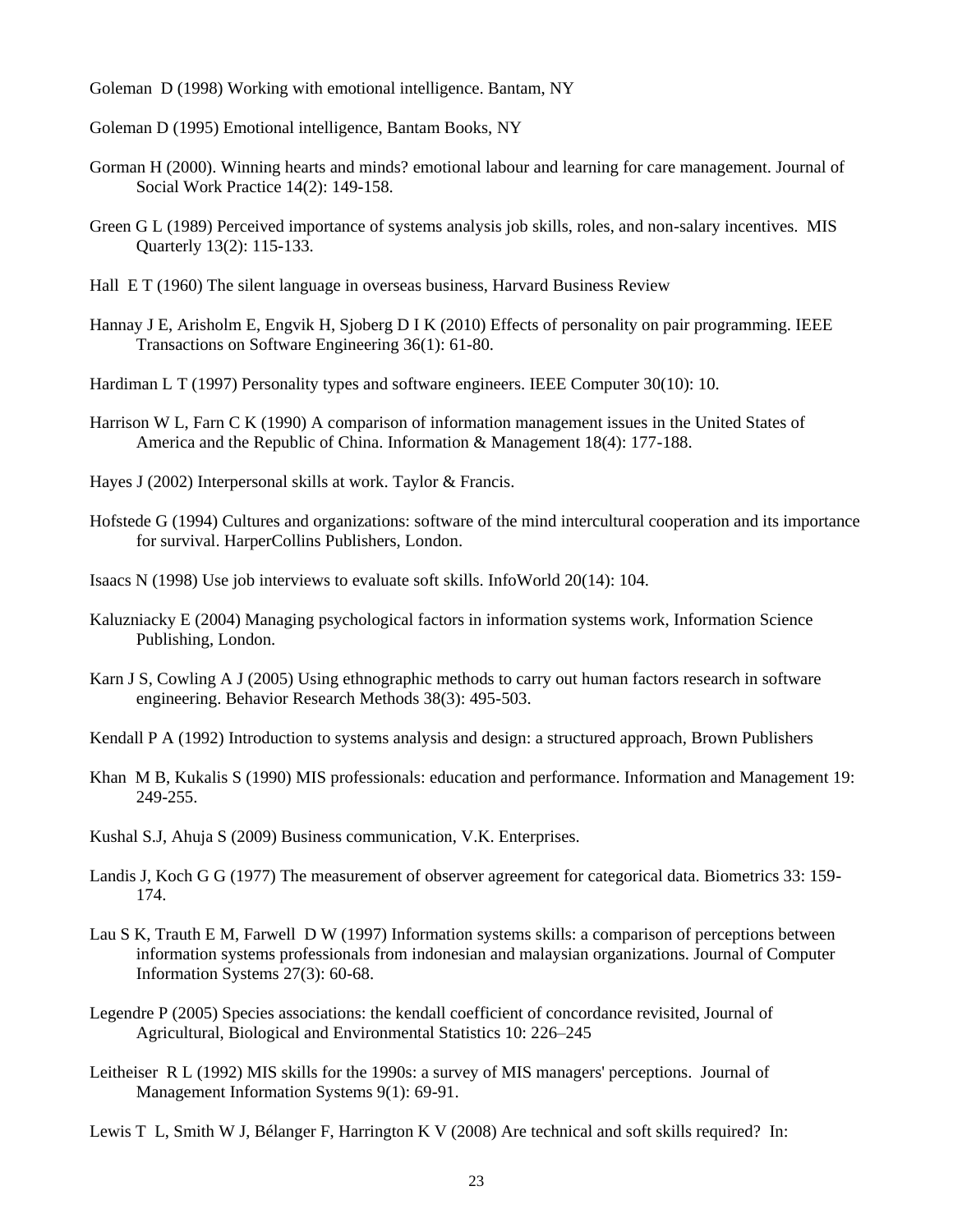Proceedings of 4th Workshop on Computing Education Research, pp. 91-100.

- Litecky C R, Arnett K P, Prabhakar B K (2004) The paradox of soft skills versus technical skills in hiring. Journal of Computer Information Systems 45 (1): 69-76.
- McGee M (1996) Soft skills can boost careers. Informationweek 84.
- Olson J S, Olson G M (2003) Culture surprises in remote software development teams. ACM Queue 1(9): 52- 59.
- Parcon P (2007) Develop your team building skills. Lotus Press.
- Parkinson M (2008) How to master psychometric tests. Kogan Page.
- Roan A, Whitehouse G (2007) Women, information technology and waves of optimism: australian evidence on mixed-skill jobs. Work and Employment 22 (1): 21-33.
- Russell M T, Karol D L (1994) 16PF Administrator's manual, Institute for Personality and Ability Testing, Fifth Edition.
- Samovar L A, Porter R E (1995) Communication between cultures, 4th Ed. Wadsworth Publishing
- Schulz Y (1998) New world puts emphasis on softer skills. Computing Canada 24(45): 21-22.
- Shneiderman D (1980) Software psychology: human factors in computer and information systems. Cambridge, MA, Winthrop Publishers
- Shore B, Venkatachalam A (1995) The role of national culture in systems analysis and design. Journal of Global Information Systems Management 3(3): 5–14.
- Singer J, Vinson N G (2002) Ethical issues in empirical studies of software engineering. IEEE Transactions on Software Engineering 28(12): 1171-1180.

Stolte H, Munjanganja E (2008) Final Report, International Conference Corporate HRD and Skills Development for Employment: Scope and Strategies, Available at: [http://www.unevoc.unesco.org/fileadmin/user\\_upload/pubs/Corporate\\_HRD\\_and\\_Skills\\_Development\\_for\\_Em](http://www.unevoc.unesco.org/fileadmin/user_upload/pubs/Corporate_HRD_and_Skills_Development_for_Employment_Scope_and_Strategies.pdf) [ployment\\_Scope\\_and\\_Strategies.pdf](http://www.unevoc.unesco.org/fileadmin/user_upload/pubs/Corporate_HRD_and_Skills_Development_for_Employment_Scope_and_Strategies.pdf)

- Teague G J (1998) Personality type, career preference and implications for computer science recruitment and teaching. In: Proceedings of 3rd Australian Conference on Computer Science Education, pp. 155-163.
- Tech Directors, (2003) Career Directions 10: 22-23
- Trauth E M, Farwell D W, Lee D (1993) The IS expectation gap: industry expectations versus academic preparation. MIS Quarterly 17(3): 293-307.
- Turley E A, Bieman J M (1995) Competencies of exceptional and non-exceptional software engineers. Journal of Systems and Software 28(1): 19-38.
- Unnikrishnan R, Hebert M (2005) Measures of similarity. In: Proceedings of IEEE Workshop on Applications of Computer Vision, pp. 394–400.
- van Slyke C, Kittner M, Cheney P (1998) Skill requirements for entry-level IS graduates: a report from Industry. Journal of Information Systems Education 9(3): 7-11.